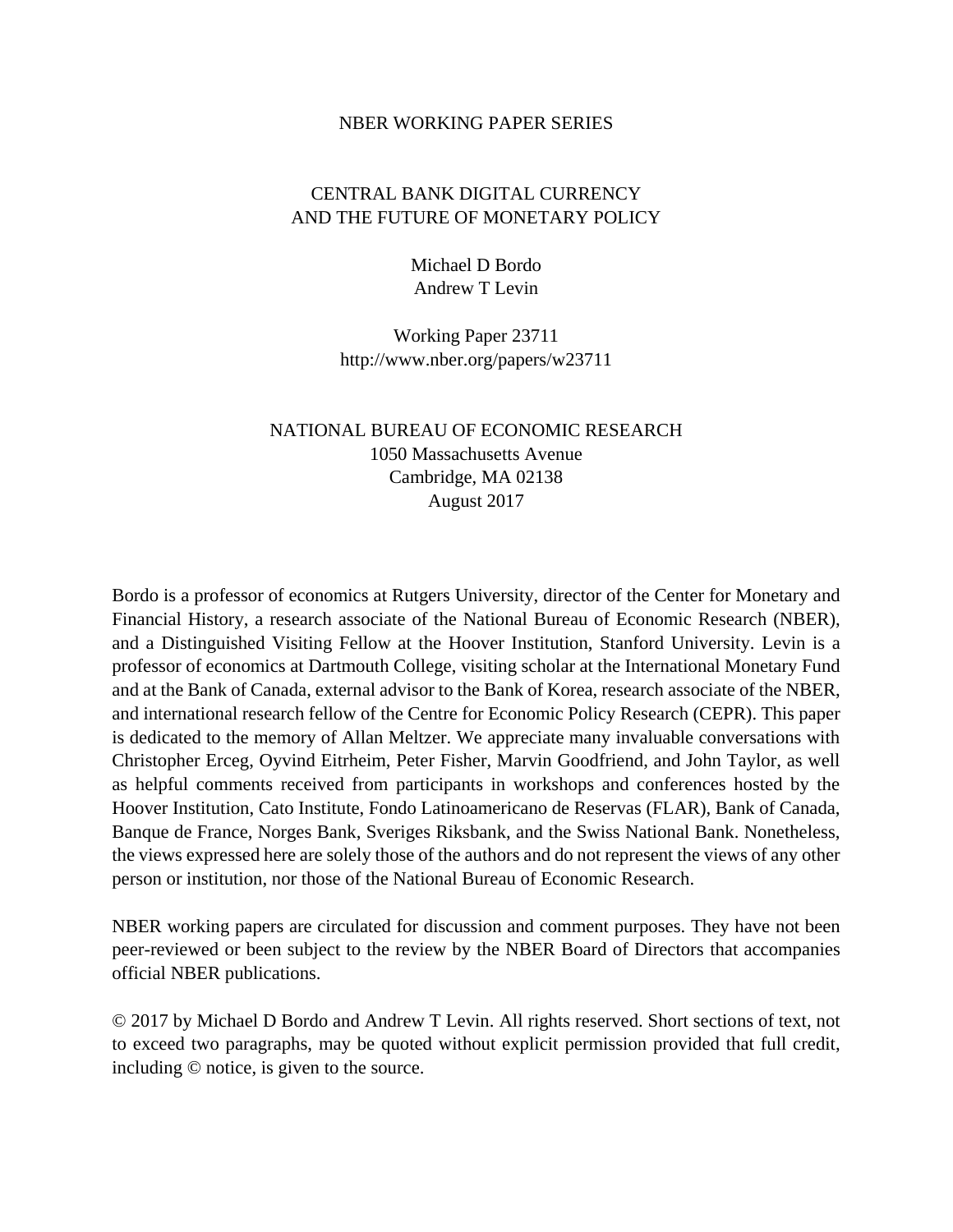Central Bank Digital Currency and the Future of Monetary Policy Michael D Bordo and Andrew T Levin NBER Working Paper No. 23711 August 2017 JEL No. B12,B13,B22,E42,E52,E58,E63

## **ABSTRACT**

We consider how a central bank digital currency (CBDC) could transform all aspects of the monetary system and facilitate the systematic and transparent conduct of monetary policy. In particular, we find that CBDC can serve as a practically costless medium of exchange, secure store of value, and stable unit of account. To achieve these criteria, CBDC would be accountbased and interest-bearing, and the monetary policy framework would foster true price stability.

Michael D Bordo Department of Economics Rutgers University New Jersey Hall 75 Hamilton Street New Brunswick, NJ 08901 and NBER bordo@econ.rutgers.edu

Andrew T Levin Department of Economics Dartmouth College 6106 Rockefeller Hall Hanover, NH 03755 and NBER andrew.t.levin@dartmouth.edu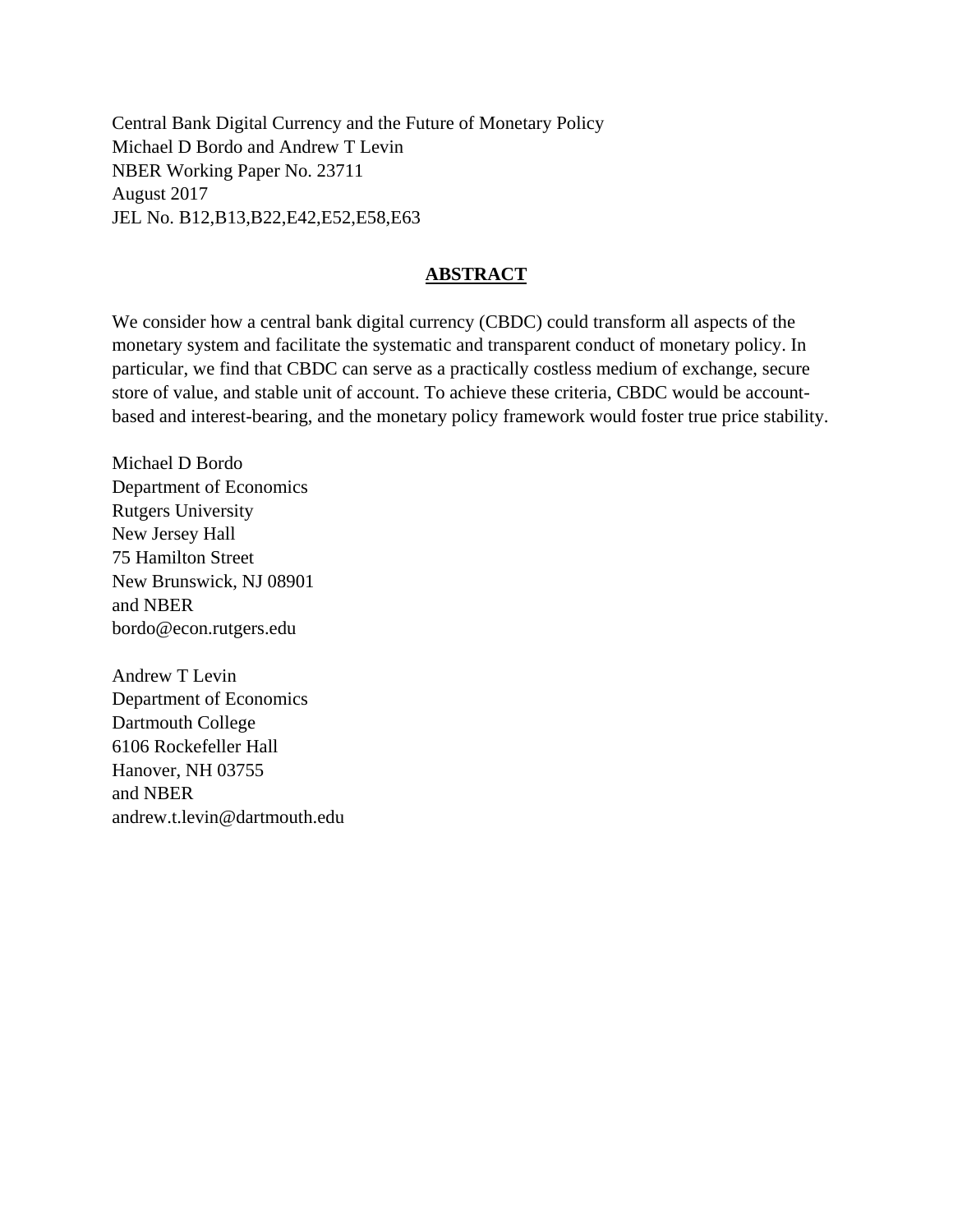### **1. Introduction**

 $\overline{a}$ 

*For there was once a time when no such thing as money existed....a material was selected which, being given a stable value by the state, avoided the problems of barter by providing a constant medium of exchange. That material, struck in due form by the mint, demonstrates its utility and title not by its substance as such but by its quantity, so that no longer are the things exchanged both called wares but one of them is termed the price. And today it is a matter for doubt whether one can talk of sale when no money passes.<sup>1</sup>*

 *Julius Paulus Prudentissimus, circa 230 C.E.* 

In ancient Rome, the emperor's chief legal advisor described the fundamental rationale for a government-issued currency using terms that remain familiar to modern monetary economists: (i) a *unit of account* for the pricing of goods and services; (ii) a *method of storing value*; and (iii) a *medium of exchange* that facilitates economic and financial transactions. Moreover, the Roman jurist recognized that the utility of currency depends not on its material substance but on its nominal quantity; that is, the efficacy of the currency hinges on public confidence in the authorities' management of the monetary system.<sup>2</sup>

Nearly two millenia later, as electronic devices and high-speed networks have become practically ubiquitous, central banks around the globe are now actively exploring the possibility of establishing sovereign digital currencies.<sup>3</sup> Just like paper currency and coins, central bank digital currency (CBDC) would be fixed in nominal terms, universally accessible, and valid as legal tender for all public and private transactions. Consequently, CBDC is essentially different from the various forms of virtual currency (such as bitcoin, ethereum, and ripple) that have been created by private entities and whose market prices have exhibited very sharp fluctuations in recent years.<sup>4</sup>

<sup>1</sup> Paulus served as chief legal advisor to the Roman emperor Severus Alexander (222-235 C.E.), during a period of multiple revisions to the designated purity and weight in silver of the Roman denarius. He was granted the honorific "prudentissimus" and his commentaries were later included in the *Digest,* a legal compendium produced by the Byzantine emperor Justinian. The excerpt shown here is taken from section 18.1 of the *Digest*; the translation from the original Latin is that of Watson (2010), p.55.

<sup>&</sup>lt;sup>2</sup> Schumpeter (1954, p.67) interpreted Paulus' text as indicating that "people, in handling money in everyday transactions, usually take a coin at its nominal value without any conscious thought of the commodity value of its materials."

 $3$  For example, the Sveriges Riksbank has an accelerated timeframe for deciding whether to launch a CBDC (Boel 2016 and Skingsley 2016), the People's Bank of China is experimenting with technical specifications (Fan 2016), and the Bank of England is conducting a multiyear investigation (Broadbent 2016). See also recent perspectives from officials at the European Central Bank (Mersch 2017) and Norges Bank (Nicolaisen 2017).

<sup>4</sup> See McCallum (2015) and Weber (2016). As of July 2017, the market capitalizations for bitcoin, ethereum, and ripple were about \$42 billion, \$25 billion, and \$9 billion, respectively, and the year-to-date changes in their unit prices were roughly 250 percent, 3000 percent, and 4000 percent, respectively *[\(http://coinmarketcap.com\)](http://coinmarketcap.com/)*.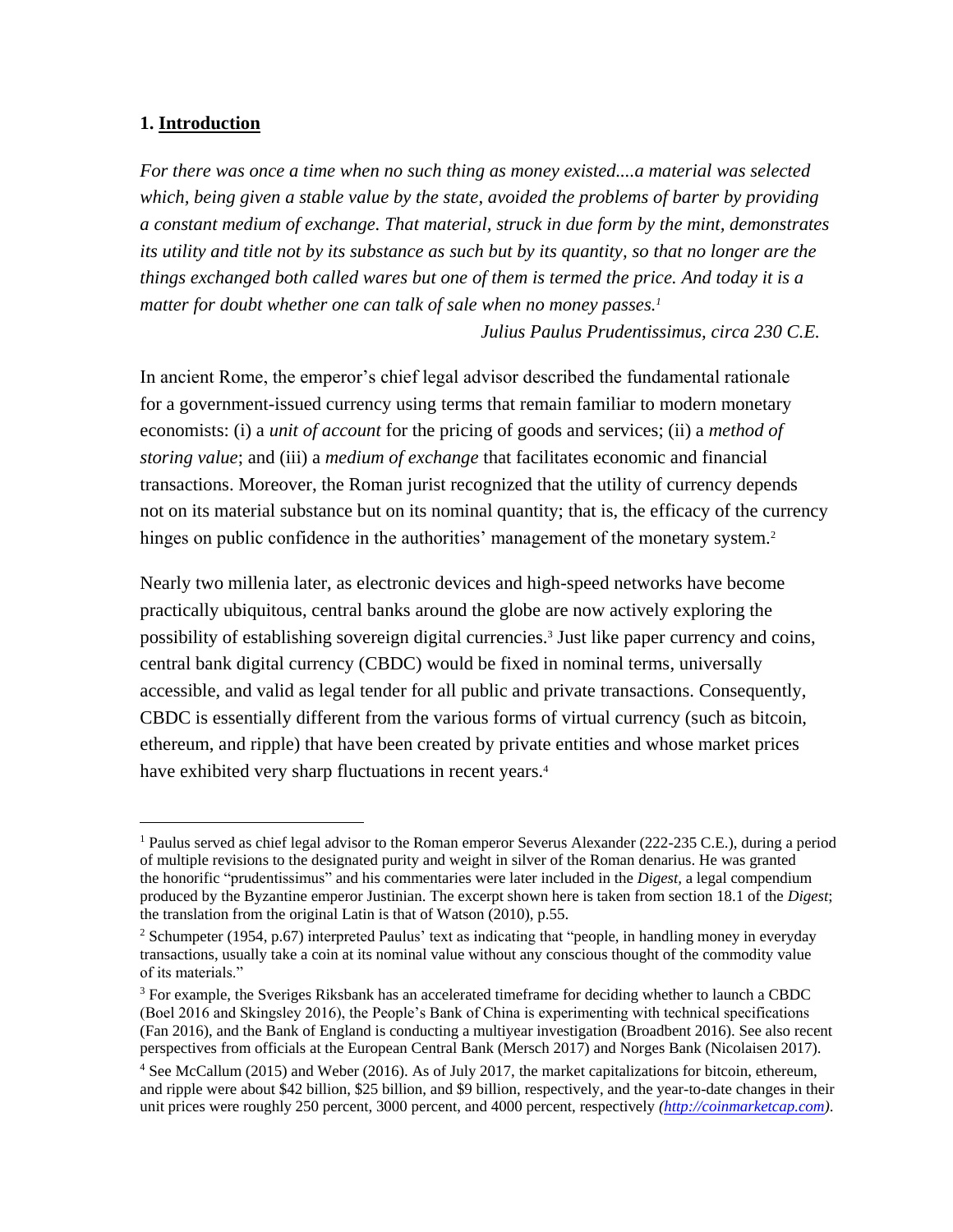In this paper, we analyze the key features of CBDC, focusing on basic design characteristics rather than technical details. In particular, we consider the following issues: (1) Should CBDC payments involve transfers between accounts held at the central bank, or digital "tokens" that can be transferred directly from payer to payee? (2) Should cash be abolished, or should the central bank establish a schedule of fees for transferring funds between CBDC and paper currency? (3) Should CBDC be interest-bearing or indexed to an aggregate price index rather than having a constant nominal value like cash and coins? (4) What are the implications of CBDC for the central bank's monetary policy strategy and operating procedures? (5) How will CBDC affect the interactions between the central bank and the fiscal authorities?

In considering these issues, we assume that the central bank's objective is to maximize the effectiveness of CBDC in fulfilling the basic functions of any public currency, namely, its efficiency as a medium of exchange, its security as a store of value, and its stability as the unit of account for economic and financial transactions. Using those criteria, we identify the following characteristics of a well-designed CBDC:

- An account-based CBDC could serve as a *practically costless medium of exchange*. Such accounts could be held directly at the central bank itself or made available via public-private partnerships with commercial banks.
- An interest-bearing CBDC could provide a *secure store of value*, with a rate of return in line with other risk-free assets such as short-term government securities. The CBDC interest rate could serve as the main tool for conducting monetary policy.
- To facilitate the *gradual obsolescence of paper currency*, CBDC could be made widely available to the public, with a graduated schedule of fees on transfers between cash and CBDC. Consequently, adjustments to the CBDC interest rate would not be constrained by any effective lower bound.
- The monetary policy framework could foster *true price stability*, that is, the real value of CBDC would remain stable over time in terms of a broad consumer price index. Such a framework would facilitate the systematic and transparent conduct of monetary policy.

This analysis draws on a very long strand of literature in monetary economics. The quest for a stable unit of account was pursued by luminaries like Jevons (1875), Marshall (1877),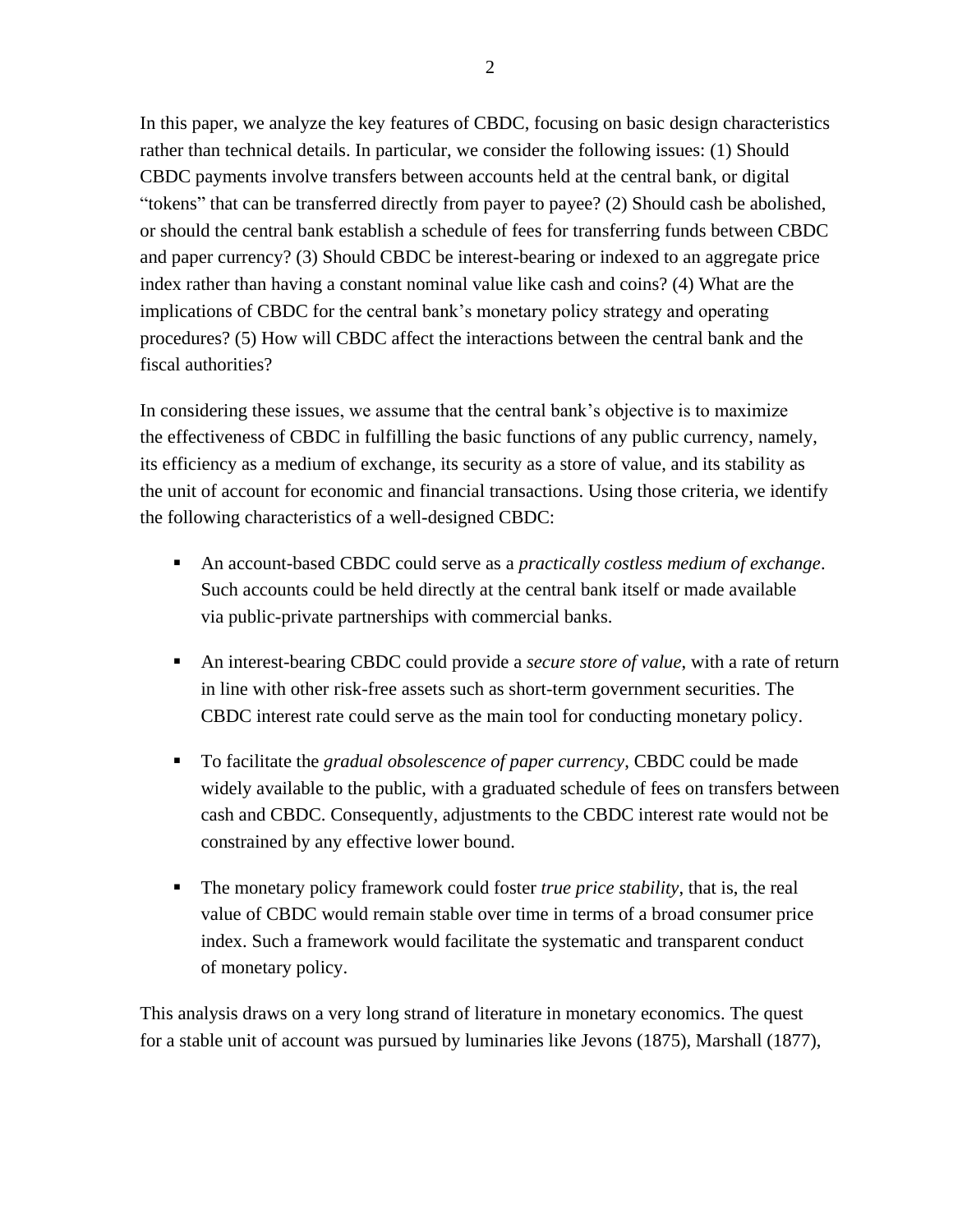Wicksell (1898), Fisher (1913), Buchanan (1962), and Hayek (1978)*. <sup>5</sup>* The rationale for an efficient medium of exchange was highlighted by Friedman (1960), who argued that government-issued money should bear the same rate of return as other risk-free assets. These two goals—that is, a stable unit of account and an efficient medium of exchange seemed to be irreconcilable due to the impracticalities of paying interest on paper currency, and hence Friedman advocated a steady deflation rather than price stability. But the achievement of both goals has now become feasible via a well-designed CBDC. 6

As a practically costless medium of exchange, CBDC would significantly enhance the efficiency of the payments system. For example, a recent IMF study has pointed out that the introduction of CBDC would facilitate more rapid and secure settlement of cross-border financial transactions.<sup>7</sup> CBDC would be particularly beneficial for lower-income households, who tend to rely heavily on cash, and for small businesses, which incur substantial costs for handling cash or substantial interchange fees for taking payments via debit and credit cards. At a macroeconomic level, researchers at the Bank of England have estimated that the productivity gains from adopting CBDC would be similar to those of a substantial reduction in distortionary taxes. 8

The interest-bearing design of CBDC and the obsolescence of paper currency would also contribute to greater macroeconomic stability, because interest rate adjustments would no longer be constrained by any effective lower bound in response to severe adverse shocks.<sup>9</sup> That lower bound has been a key reason why many central banks currently aim at positive inflation rates of 2 percent or more, whereas CBDC will essentially eliminate the need to maintain such an "inflation buffer" or to deploy alternative monetary policy tools such as quantitative easing or credit subsidies. Moreover, in the event of a severe economic downturn, CBDC would facilitate the provision of money-financed fiscal stimulus. 10 Indeed, Friedman (1948) highlighted the complementarities between monetary and

<sup>5</sup> See also Bordo (1984), Black (1987), Cagan (1987), Patinkin (1993), and the papers collected in Dorn and Schwartz (1987) and Dorn (2017).

<sup>6</sup> True price stability was *not* achieved during the classical gold standard era; rather, the general price level exhibited substantial fluctuations and persistent drift due to shifts in the relative supply and demand for gold. For further analysis and discussion, see Bordo (1984) and Bordo, Dittmar, and Gavin (2007).

 $<sup>7</sup>$  See He et al. (2017).</sup>

<sup>8</sup> See Barrdear and Kumhof (2016).

<sup>9</sup> Goodfriend (2000, 2016), Buiter (2009), Agarwal and Kimball (2015), and Pfister and Valla (2017) discuss the merits of eliminating the effective lower bound on nominal interest rates.

 $10$  For example, as noted by Dyson and Hodgson (2017), funds could be deposited directly into the CBDC accounts of lower-income households, thereby cushioning their purchasing power from the effects of the downturn as well as from the temporarily negative level of the CBDC interest rate.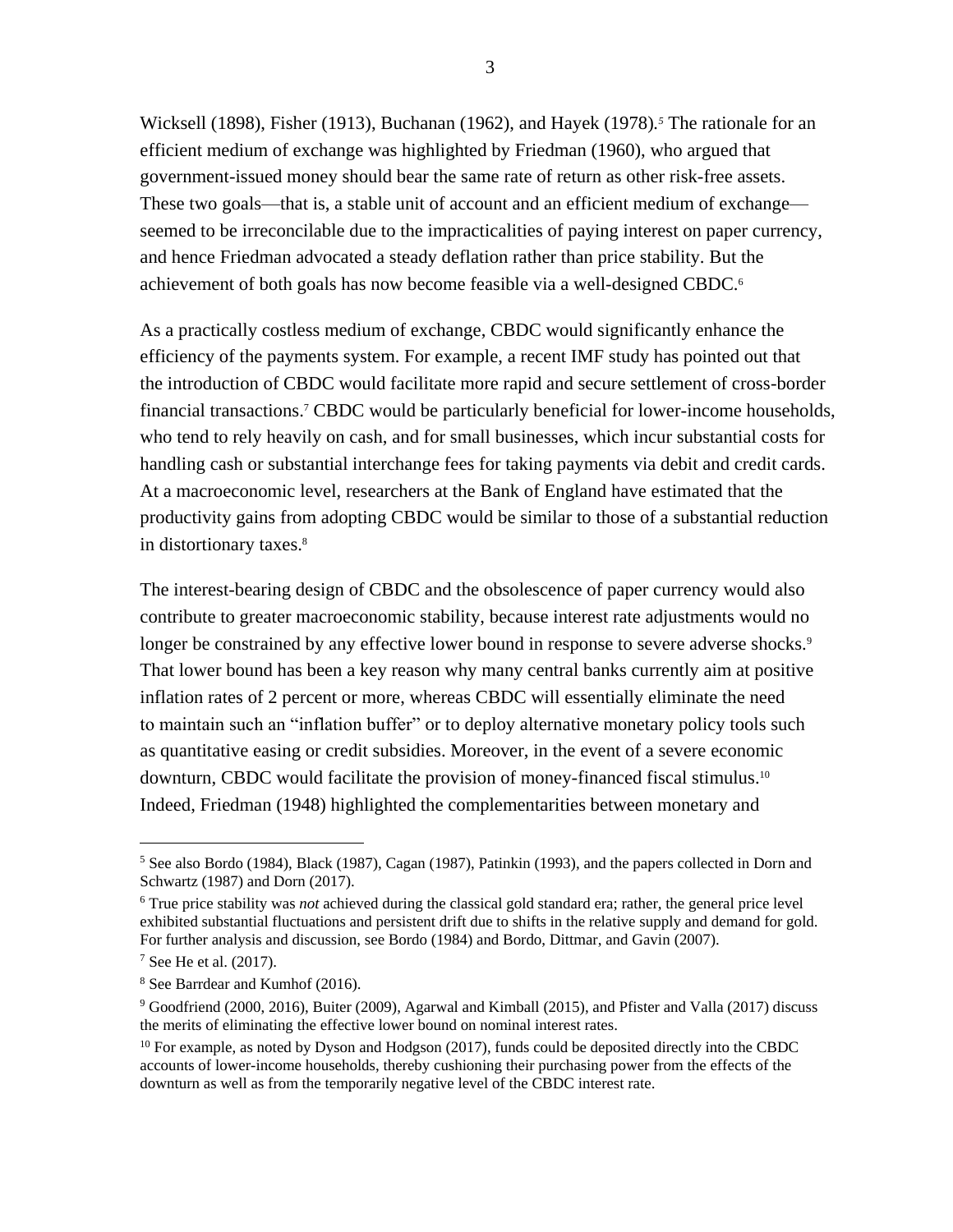fiscal expansion under such circumstances.

 $\overline{a}$ 

The initiation of CBDC would represent a fairly natural progression in light of current trends in monetary operations. For example, most central banks already pay interest on the reserves of commercial banks, which comprise a substantial portion of the total monetary base. The Federal Reserve has expanded its capacity to pay interest to an even wider range of counterparties by borrowing funds in the U.S. Treasury repo market.<sup>11</sup> Moreover, the Federal Reserve Banks now maintain segregated deposit accounts for systemically important financial market utilities (FMUs), so that the customers of those FMUs may rest assured that their funds are secure, liquid, and interest-bearing.<sup>12</sup>

As for monetary policy strategy, aiming at true price stability would be substantively different from the current practice of inflation forecast targeting. As noted above, most central banks have a positive inflation target (typically 2 percent or higher) and place no weight on previous deviations of inflation from target ("let bygones be bygones"), so that the aggregate price level follows a random walk with upward drift. By contrast, under a price level target, consumer prices would still exhibit transitory fluctuations but monetary policy will ensure that the aggregate price level returns to its target over time. Thus, households and businesses would be able to formulate their plans with confidence that the cost of a representative basket of consumer items (as measured in terms of the CBDC) would be reasonably stable over the medium run and roughly constant at planning horizons of 5, 10, 20 and even 50 years into the future. Such stability could be particularly beneficial for lower-income households and small businesses, which typically have little or no access to sophisticated financial planning advice or complex financial instruments that can help insure against such risks.

The widespread use of CBDC and the obsolescence of paper currency would be helpful in discouraging tax evasion, money laundering, and other illegal activities.<sup>13</sup> This benefit is significant for advanced economies but likely to be even more pertinent for developing economies where a large fraction of economic activity is conducted using cash and hence the

 $11$  As of mid-July 2017, the Federal Reserve's reverse repurchase agreements stood at around \$400 billion, comprising about one-sixth of its interest-bearing liabilities and roughly one-tenth of its total liabilities*.* Information about the design of the Federal Reserve's reverse repo facility and the expanded range of counterparties is available at *[https://www.newyorkfed.org/markets/rrp\\_faq.html.](https://www.newyorkfed.org/markets/rrp_faq.html)*

<sup>&</sup>lt;sup>12</sup> For example, segregated reserve accounts at the Federal Reserve Bank of Chicago have been created to hold the funds of customers of the Chicago Mercantile Exchange *(*[http://www.cmegroup.com/notices/](http://www.cmegroup.com/notices‌/clearing‌/2017/03/Chadv17-107.html) [clearing/2017/03/Chadv17-107.html](http://www.cmegroup.com/notices‌/clearing‌/2017/03/Chadv17-107.html)*)* and the initial margin accounts of customers of ICE Clear Credit *[\(https://www.theice.com/publicdocs/clear\\_credit/circulars/Circular\\_2017\\_015\\_FINAL.pdf\)](https://www.theice.com/publicdocs/clear_credit/circulars/Circular_2017_015_FINAL.pdf).*

<sup>&</sup>lt;sup>13</sup> Rogoff (2016) considers how large-denomination bills facilitate various forms of illegal activity.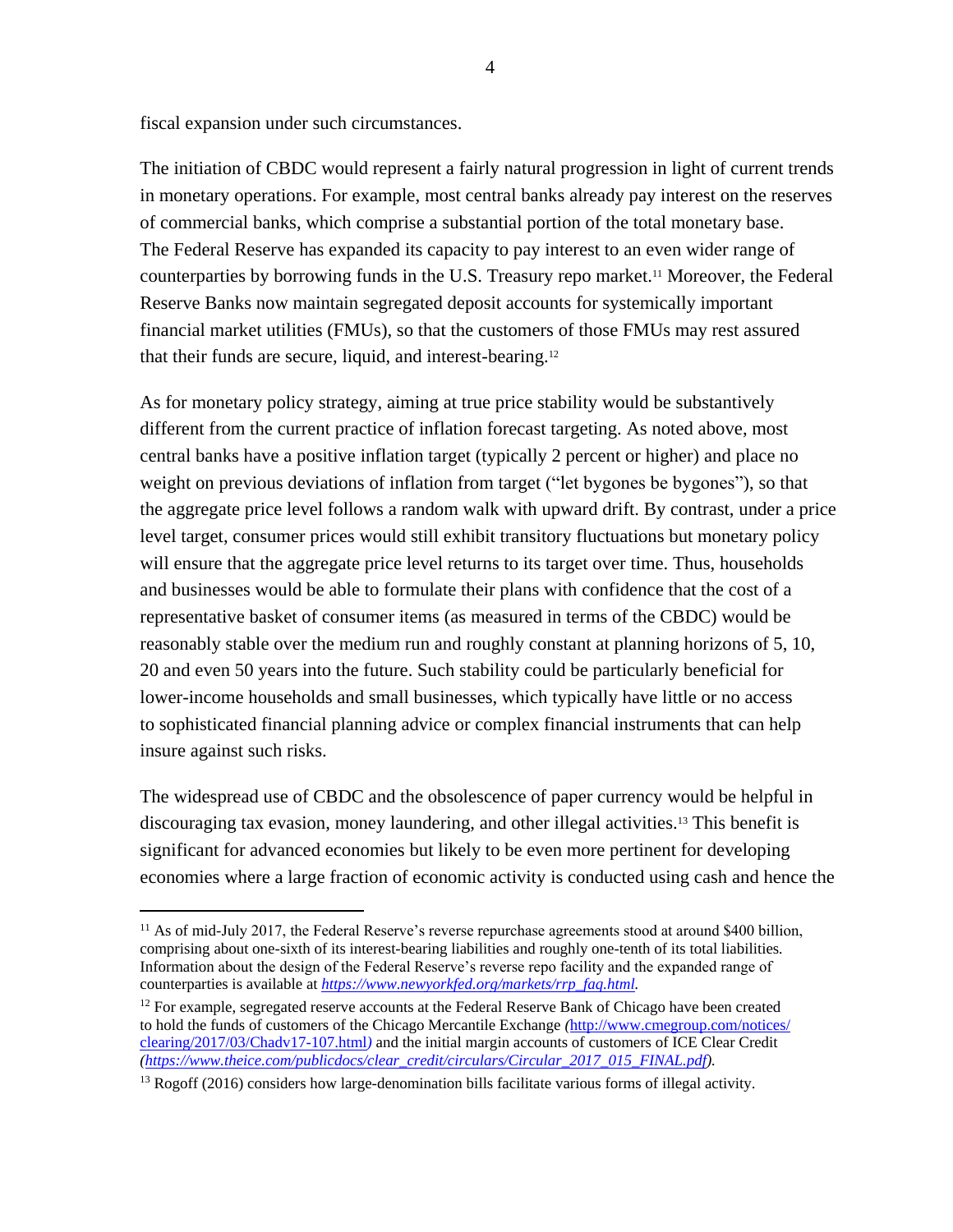incidence of tax evasion is very high. The feasibility of CBDC has been demonstrated in Ecuador, where CBDC has become widely available through a simple and secure platform (i.e., two-step verification with cellphones and text messages). <sup>14</sup> Likewise, Kenya's government has been a pioneer in establishing a public-private partnership for providing lowcost digital payments.<sup>15</sup>

Finally, given the rapid pace of recent and prospective innovations in payments technology, it might not be prudent for central banks to take a passive and inertial approach to CBDC. Rather, scenarios in which the central bank does not produce any form of digital currency may be associated with a number of salient risks, including loss of monetary control and greater susceptibility to severe economic downturns. Indeed, in light of such considerations, many central banks are moving expeditiously in considering the adoption of CBDC.

The remainder of this paper is organized as follows: Sections 2 to 4 consider how the design of CBDC can facilitate its role as a medium of exchange, store of value, and unit of account, respectively. Section 5 considers the implications of CBDC for the central bank's monetary policy framework. Section 6 concludes.

## **2. Efficient Medium of Exchange**

 $\overline{a}$ 

In this section we focus on the design elements of CBDC that pertain to its role as an efficient medium of exchange. Some characteristics are intrinsic to any government-issued currency, namely, it can be held by anyone and serves as legal tender for all public and private payments.<sup>16</sup> However, a crucial issue is whether CBDC should be more closely parallel to cash or to a debit card. Our analysis indicates that the former approach would have significant drawbacks, whereas the latter design would provide a simple and practically costless medium of exchange that could be provided directly by the central bank or via public-private partnerships with commercial banks. Moreover, the initiation of CBDC would likely facilitate the obsolescence of paper currency and coins.

<sup>14</sup> See *<https://www.bce.fin.ec/en/index.php/electronic-money-system>*.

<sup>&</sup>lt;sup>15</sup> Safaricom Ltd. currently provides digital payments (using the M-Pesa platform) to about 25 million Kenyan customers *[\(https://www.safaricom.co.ke/annualreport\\_2016\)](https://www.safaricom.co.ke/annualreport_2016)*. Its two largest shareholders are Vodafone (50 percent) and the Kenya Treasury Department (25 percent).

<sup>&</sup>lt;sup>16</sup> Fung and Halaburda (2016) identify these intrinsic features as distinct from other design elements of CBDC.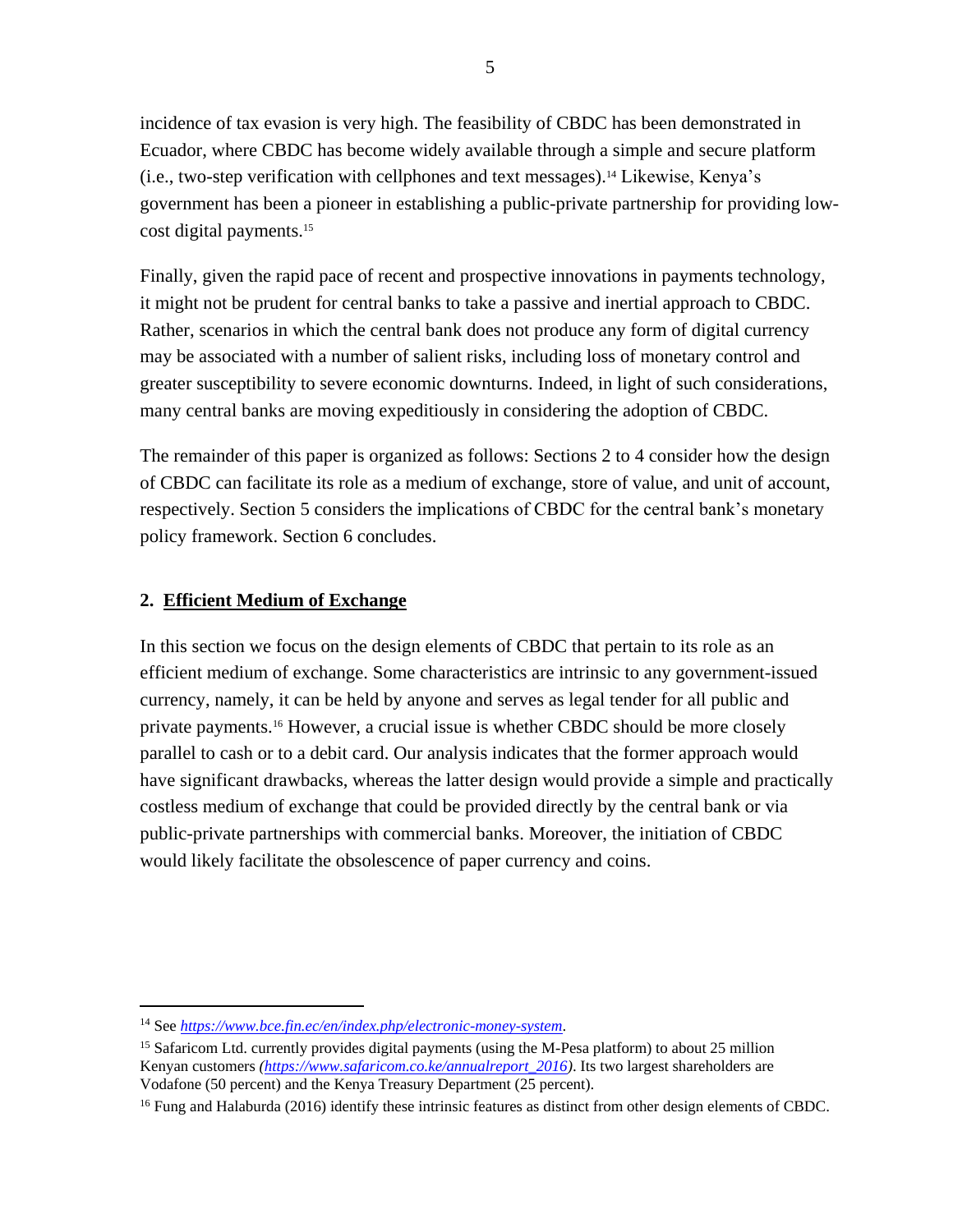#### *A. Tokens vs. Accounts*

 $\overline{a}$ 

In particular, one potential design (analogous to cash) would be for the central bank to issue *CBDC tokens* that would circulate electronically among private individuals and firms and that might only rarely be redeposited back at the central bank.<sup>17</sup> Like bitcoin, this approach would use some form of distributed ledger technology (DLT) for verifying the chain of ownership of each token and validating payment transactions, without requiring the direct involvement of the central bank or any other clearinghouse. <sup>18</sup> In contrast to bitcoin and other virtual currencies, however, the central bank would determine the supply of CBDC tokens, which would be fixed in nominal terms and serve as legal tender. Moreover, the central bank could establish transparent procedures for incorporating appropriate updates to the DLT software—a challenge that has proven to be difficult in the case of virtual currencies.<sup>19</sup>

Under the alternative design (analogous to debit cards), individuals and firms would hold funds electronically in *CBDC accounts* at the central bank or in specially designated accounts at supervised depository institutions.<sup>20</sup> Under this approach, the central bank would process each payment transaction by simply debiting the payer's CBDC account and crediting the payee's CBDC account.

One crucial advantage of an account-based system is that CBDC payments could be practically instantaneous and costless. Of course, during the initial creation of each CBDC account, the identity of the account holder would need to be verified using procedures like those followed in obtaining a drivers' license or opening an account at a commercial bank. From that point onward, however, payment transactions could be conducted rapidly and securely (e.g., using two-step verification with a cellphone and digital pin), and the central bank would be able to monitor any unusual activity and implement additional anti-fraud safeguards as needed.

 $17$  Motamedi (2014) and Koning (2014) each proposed a token-based CBDC using the nicknames "bitdollar" and "fedcoin", respectively. For further discussion, see Andalfatto (2015) and Raskin and Yermack (2016a).

 $18$  Danezis and Meiklejohn (2016) formulate a design for a token-based CBDC in which verification would be performed by a limited number of authorized institutions and hence would be substantially more efficient than the design of bitcoin.

<sup>&</sup>lt;sup>19</sup> For example, in mid-2016 the Ethereum user community was divided on the appropriate response to a major security breach and hence there was a "hard fork" into two distinct currencies (now referred to as "Ethereum" and "Ethereum Classic"). Likewise, in mid-2017 lack of consensus about enhancing scalability caused Bitcoin to fork into two currencies ("Bitcoin" and "Bitcoin Cash").

 $^{20}$  Scorer (2017) provides a lucid and insightful discussion of these alternatives and concludes that central banks should implement digital currency using accounts rather than tokens.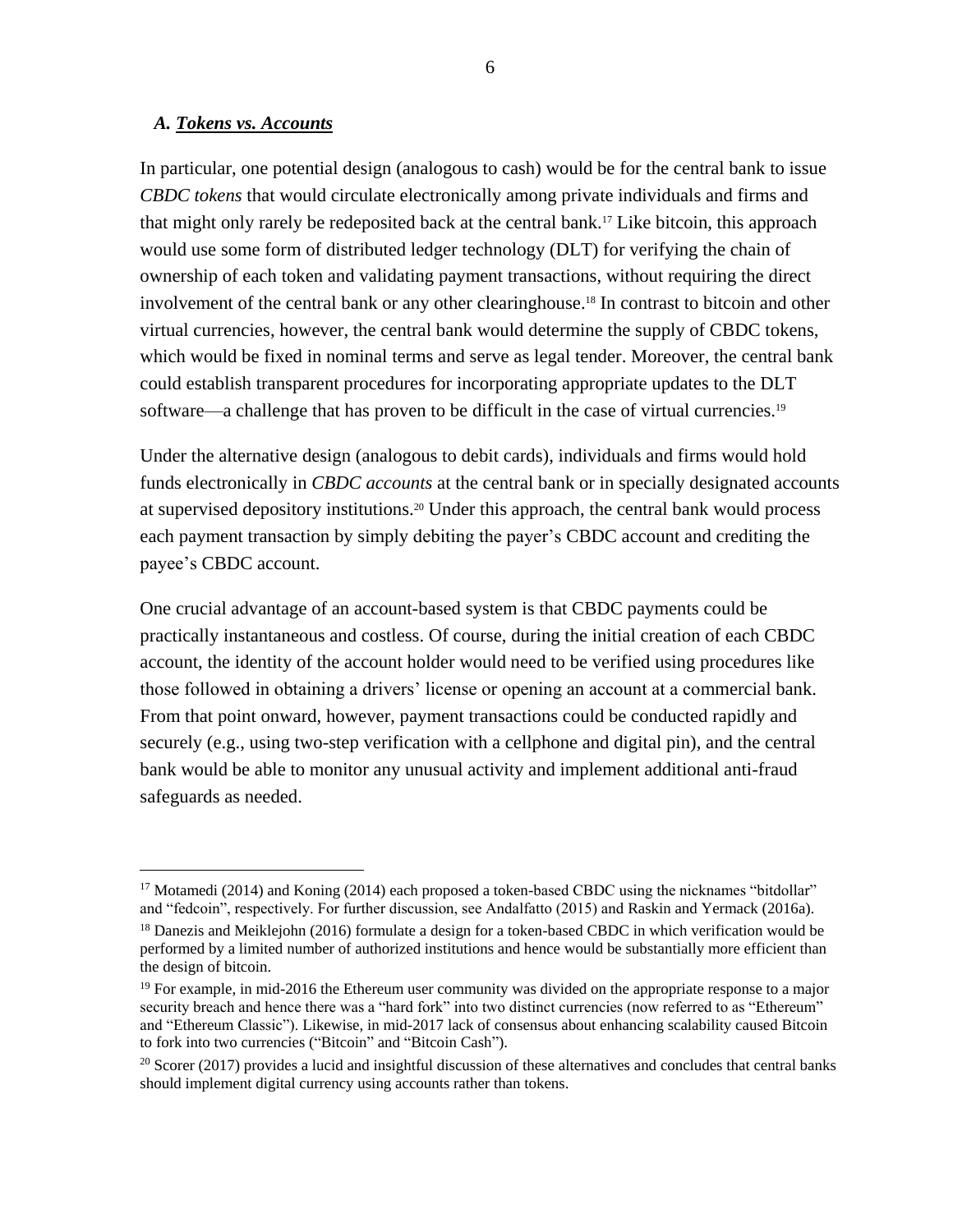By contrast, the cost of verification for a token-based system would be inherently expensive. The entire chain of ownership of every token must be stored in an encrypted ledger (the blockchain), and a copy of that ledger must be stored on each node of the payment network. New payment transactions are collected into blocks that must be verified before being added permanently to the ledger. This verification process—referred to as mining—involves computational procedures that are highly complex and energy-intensive. <sup>21</sup> For example, in the case of bitcoin, miners' revenue is equal to about 0.8 percent of the total value of payment transactions.<sup>22</sup> In effect, a token-based CBDC might be preferable to existing forms of payment but would be far less efficient than an account-based CBDC.<sup>23</sup>

The efficiency gains from establishing an account-based CBDC would be substantial. Consumers typically pay substantial fees (2 to 5 percent or more) for withdrawing cash from automated teller machines, while retail businesses incur substantial costs for sorting, cleaning, and verification of cash as well as interchange fees for taking payments via debit and credit cards. To gauge these effects at an aggregate level, Barrdear and Kumhof (2016) analyzed a dynamic stochastic general equilibrium (DSGE) model of the U.S. economy; in their benchmark scenario, the adoption of CBDC permanently raises the level of real GDP by about 3 percent.

### *B. Alternative Forms of Acccounts*

 $\overline{a}$ 

As noted above, an account-based CBDC could be implemented via accounts held directly at the central bank.<sup>24</sup> Such an approach would be reminiscent of the early years of central banking, when individuals and nonfinancial firms held accounts at the Bank of England and the Sveriges Riksbank; during that era of paper bookkeeping, however, maintaining a large number of private accounts became increasingly impractical, and hence such accounts were

<sup>&</sup>lt;sup>21</sup> In the case of bitcoin, the difficulty threshold is adjusted automatically every two weeks in response to changes in the computational capacity of the network, thereby ensuring that new blocks are added to the blockchain about once every 10 minutes. For example, during the 12 months ending in July 2017, that difficulty threshold grew by a factor of about 4 (*<http://blockchain.info/stats>*).

 $22$  Bitcoin costs are very transparent because miners' revenue is denominated in bitcoin and recorded in the blockchain (*<https://blockchain.info/charts/cost-per-transaction-percent>*). These costs mostly reflect electricity; i.e., miners are currently processing about 520 trillion gigahash per hour, and each gigash requires about 0.75 watts of electricity, so total usage is about 40 terawatt-hours per year—roughly similar to the electricity consumption of a large U.S. city of about 2.5 million people.

<sup>&</sup>lt;sup>23</sup> Researchers are actively investigating alternative forms of DLT that would involve much lower verification costs, such as algorithms involving "proof of stake" instead of "proof of work"; see Zamfir (2015) and Buterin (2016). However, such algorithms may allow some imperfections in the accuracy of the blockchain—a property that might be plausible for a virtual currency but probably not acceptable for the design of CBDC.

 $^{24}$  Under this approach, legal safeguards would be essential for protecting the privacy of all CBDC transactions, similar to the regulations for protecting personal and proprietary information obtained by government agencies.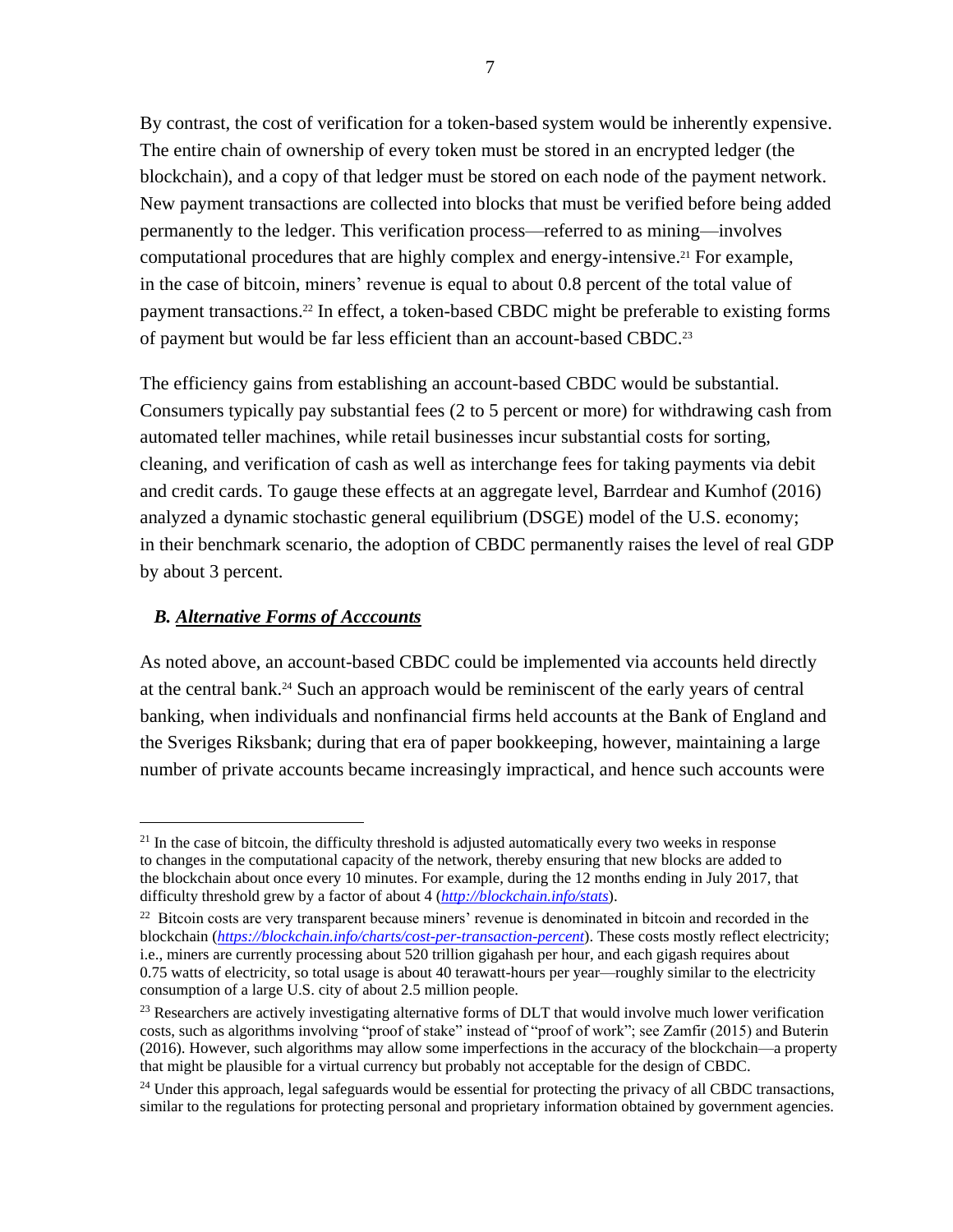eventually discontinued. By contrast, in the current environment of immense data storage and high-speed network capacities, providing CBDC via accounts at the central bank is now eminently feasible, as evident from the recent experience of Ecuador.

Alternatively, following the approach of Dyson and Hodgson (2017), CBDC could be provided to the public via specially designated accounts at supervised commercial banks, which would hold the corresponding amount of funds in segregated reserve accounts at the central bank. This approach may be particularly beneficial to smaller banks that have a strong orientation towards "relationship banking." In many communities, such banks play a crucial role in providing financial services to disadvantaged households, small businesses, and entrepreneurs.

The feasibility and potential benefits of such public-private partnerships are apparent from the recent experience of Kenya. Moreover, the U.S. Federal Reserve System has recently instituted a roughly similar approach in establishing segregated accounts for maintaining the funds of customers at systemically important financial market utilities (FMUs).<sup>25</sup>

Finally, CBDC need not be aimed at monopolizing the payments system but could instead be complementary to the payment services provided by private entities. Indeed, individuals and businesses would remain free to hold funds at private institutions and to make payments using private networks and virtual currencies. <sup>26</sup> In fact, a number of financial institutions are actively engaged in developing new payment networks using DLT and other innovative approaches. <sup>27</sup> In the absence of competition from CBDC, however, such private networks might exhibit increasing returns to scale and become quasi-monopolistic, which might in turn result in rather complex and opaque government regulations aimed at mitigating systemic risk and preventing price gouging of consumers and small businesses. Conseqently, moving forward with public-private CBDC partnerships might seem appealing even to many large multinational banks. 28

 $25$  The Commodity Futures Trading Commission has issued regulations pertaining to the use of such Federal Reserve accounts *[\(http://www.cftc.gov/PressRoom/PressReleases/pr7421-16\)](http://www.cftc.gov/PressRoom/PressReleases/pr7421-16)*.

<sup>26</sup> See Selgin (2008).

<sup>&</sup>lt;sup>27</sup> See Arnold (2016), Brainard (2016a,b), and Powell (2017).

 $28$  As noted above, Paulus specifically referred to the role of the government in providing currency to facilitate market competition and efficiency. See also Smith (1776) and Friedman and Schwartz (1986).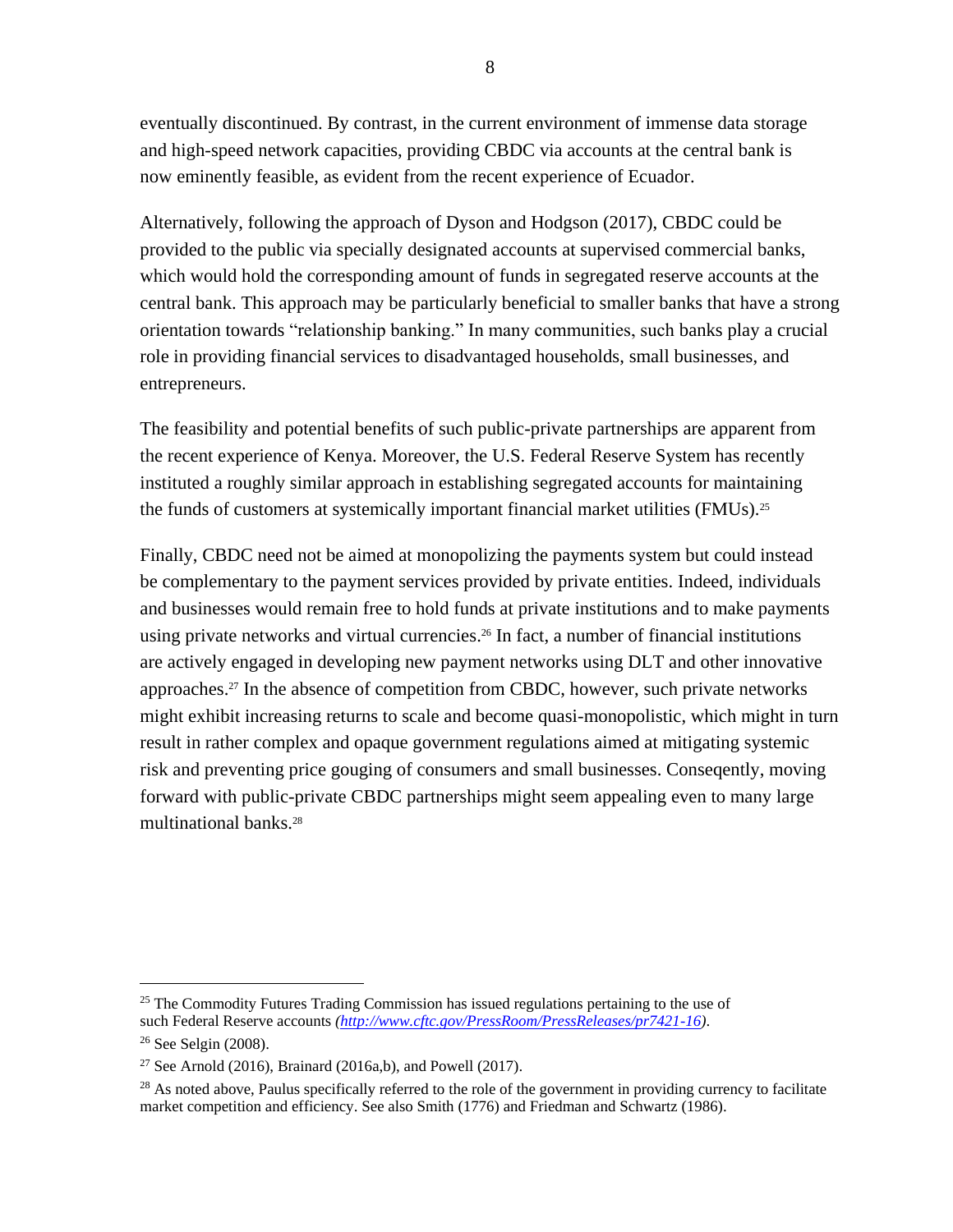### *C. Paper Currency*

In many countries around the globe, the demand for paper currency has been diminishing rapidly as consumers have turned increasingly to using credit and debit cards as well as cellphones and online payment methods. For example, Swedish households used cash for about 15 percent of their retail transactions last year—only half the usage rate observed four years earlier. <sup>29</sup> Indeed, a prominent global payments firm recently launched a campaign aimed at incentivizing small businesses to stop accepting cash at all.<sup>30</sup>

Nonetheless, these trends are not uniform across countries or types of households. The amount of cash in circulation is about 10 percent of GDP in the eurozone and in Switzerland and exceeds 20 percent of GDP in Japan.<sup>31</sup> Even in Sweden, about one-third of the households in a recent Riksbank survey indicated that they would not be able to cope with the disappearance of cash.<sup>32</sup> Those survey results also point to significant variations across demographic groups, with the greatest use of cash by the elderly and by individuals with relatively low levels of education and income.

Such considerations weigh strongly against abruptly abolishing the use of cash. Rather, the central bank could facilitate the gradual obsolescence of cash by making CBDC widely available to the public and by initiating a graduated schedule of fees for transfers between cash and CBDC. To avoid imposing a burden on lower-income households, the fee could be minimal (or perhaps none at all) for making small and infrequent transfers (e.g., a small weekly cash deposit or withdrawal), whereas the fees would be substantial for larger and more frequent transfers. In effect, such a fee structure would be the inverse of the typical ATM, which charges a fixed fee regardless of the amount of cash withdrawn. Moreover, as discussed below, this fee structure would be crucial for ensuring that the continued existence of paper currency did not constrain the central bank's ability to reduce nominal interest rates to negative levels in response to a severe adverse shock.

Such arrangements would also foster individual freedom of choice while discouraging tax evasion, money laundering, and other illegal activities. If desired, individuals would still be able to preserve their anonymity by engaging in small transactions using cash, or

<sup>29</sup> *<http://www.riksbank.se/en/Statistics/Payment-statistics/>*

<sup>30</sup> *[http://investor.visa.com/news/news-details/2017/Visa-to-Help-US-Small-Businesses-Go-](http://investor.visa.com/news/news-details/2017/Visa-to-Help-US-Small-Businesses-Go-Cashless/default.aspx)[Cashless/default.aspx](http://investor.visa.com/news/news-details/2017/Visa-to-Help-US-Small-Businesses-Go-Cashless/default.aspx)*

 $31$  See figure 1 of Segendorf and Wretman (2015) and the commentary of Wheatley (2017).

<sup>32</sup> *[http://www.riksbank.se/Documents/Statistik/Betalningsstatistik/2016/svenska\\_folkets\\_betalningsvanor](http://www.riksbank.se/Documents/Statistik/Betalningsstatistik/2016/svenska_folkets_betalningsvanor_161031_eng.xlsx) [\\_161031\\_eng.xlsx](http://www.riksbank.se/Documents/Statistik/Betalningsstatistik/2016/svenska_folkets_betalningsvanor_161031_eng.xlsx)*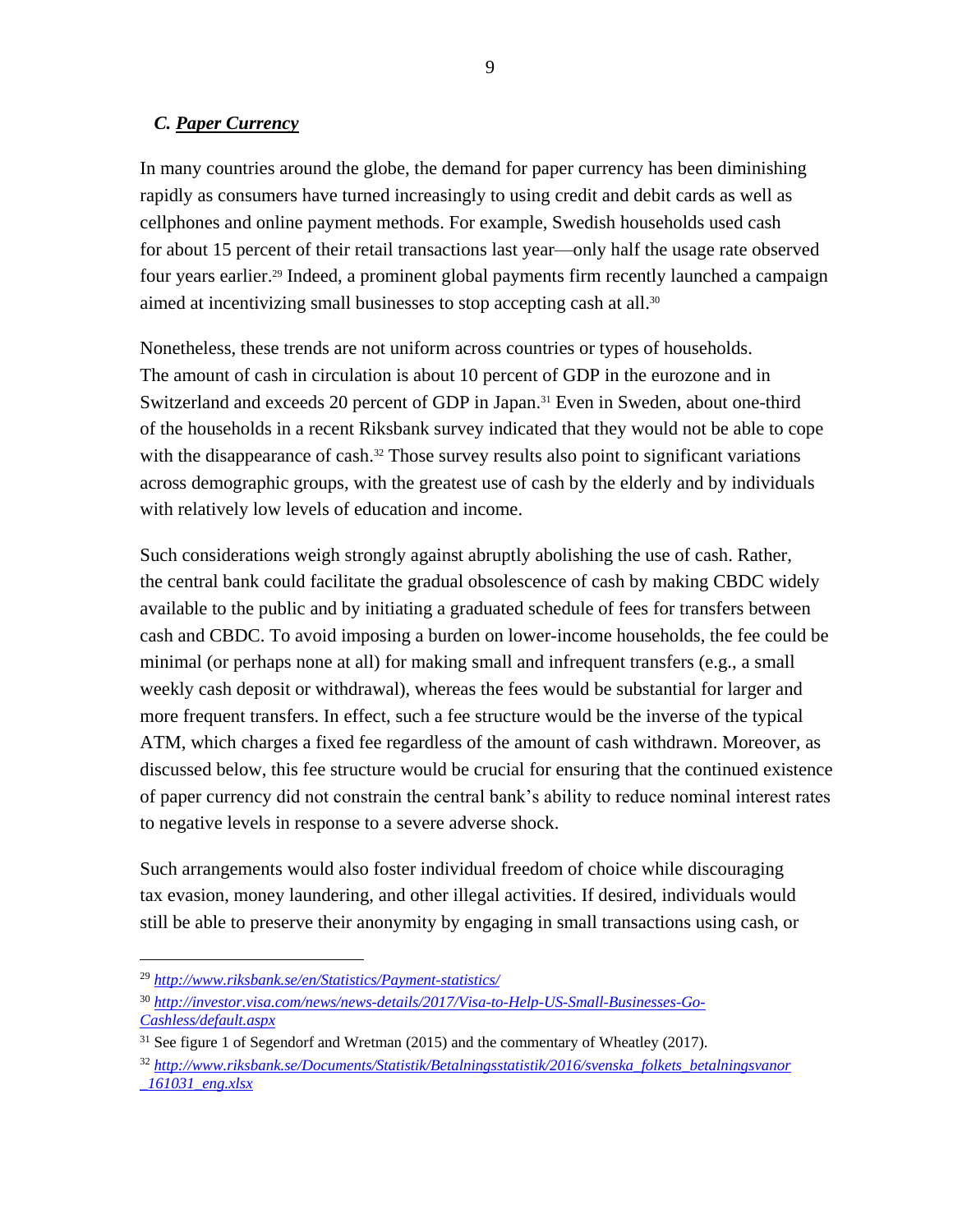alternatively, virtual currencies or other private payments. But the graduated fee schedule described above would serve as a significant tax on black-market transactions, and such activities would be increasingly difficult with the accelerating obsolescence of cash. Moreover, with the widespread availability of CBDC, it would be reasonable to phase out the issuance of large-denomination paper currency bills.<sup>33</sup>

### **3. Secure Store of Value**

Now we turn to the aspects of CBDC that can enhance its role as a secure store of value. In particular, if funds are deposited and retained in a CBDC account over some time period, what happens to the value of such funds? Should the nominal amount of CBDC remain constant (as with paper currency and coins) or be indexed to the general price level (thereby preserving its real value) or earn interest like that paid on short-term government securities?

Here we briefly consider each of these approaches in terms of the benefits to CBDC holders as well as potential spillover effects to the broader financial system.

#### *Option #1: Constant Nominal Value*

Funds in CBDC accounts could have a constant nominal value, just like paper currency.<sup>34</sup> In effect, the CBDC accounts of the general public would be treated distinctly from the reserves of commercial banks held at the central bank, which are generally interest-bearing. Consequently during periods of positive nominal interest rates, households and businesses would be incentivized to minimize the amount of funds held in CBDC accounts, and hence the total value of CBDC might remain fairly modest.

As in current practice, the central bank could conduct monetary policy by adjusting shortterm nominal interest rates. However, its ability to push nominal interest rates below zero would be tightly constrained, because depositors could readily move their funds into CBDC earning zero interest. Consequently, in a protracted period of weak aggregate demand and deflation, the central bank would likely need to rely on other tools such as quantitive easing; alternatively, the government would need to engage in fiscal stimulus to boost aggregate demand and thereby push the price level back up to its target.

With such constraints on the conduct of monetary policy, it would be reasonable to maintain—or perhaps even expand—the inflation buffer in order to mitigate the severity

<sup>&</sup>lt;sup>33</sup> See the analysis and recommendations of Rogoff (2016).

 $34$  As discussed in Boel (2016), the Sveriges Riksbank has been actively considering this approach.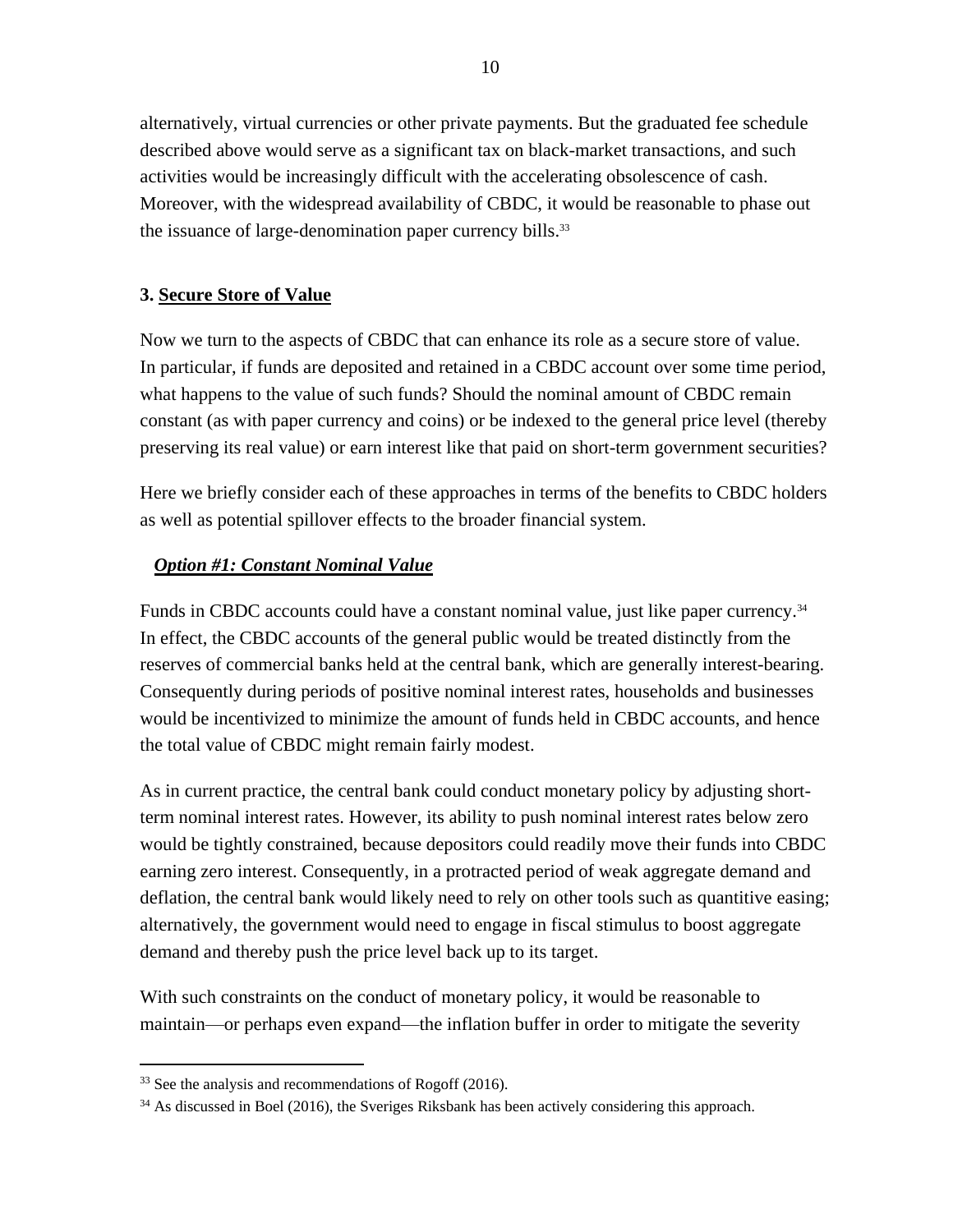of the lower bound on nominal interest rates. Alternatively, if the central bank specified a target for the price level (rather than the inflation rate), it might be sensible for that target to have a positive trend, i.e., the trajectory of prices would be stabilized around an upwardsloping path rather than a constant target.<sup>35</sup>

## *Option #2: Stable Real Value*

The real value of funds in CBDC accounts could be preserved by indexing these funds to past changes in the general price level. Such an approach would essentially encapsulate the "tabular standard" proposed by Jevons (1875) and Marshall (1877) and the "compensated dollar" of Fisher (1913). The rationale for indexing currency and other financial contracts was compelling under the gold standard, because the general price level was subject to large and persistent fluctuations. <sup>36</sup> By contrast, the rationale for indexing CBDC might be much less clear, as long as the monetary policy framework ensures that the price level remains reasonably stable (as discussed below).

Of course, the practical obstacles to indexation were daunting during the gold standard era, whereas indexing CBDC would now be fairly straightforward from a technical perspective. In particular, the nominal value of CBDC funds would increase temporarily during periods when the price level was rising above target and then diminish as the price level subsided back to target.

Nonetheless, indexation of CBDC would be highly problematic whenever aggregate demand is depressed and hence real interest rates drop below zero. During such episodes, financial market participants would be incentivized to shift the bulk of their assets into CBDC bearing a zero real interest rate. In effect, such indexation would induce a *zero lower bound on real interest rates*, which would pose a much more severe constraint on monetary policy than a zero lower bound on nominal rates. Consequently, the central bank would likely need to rely heavily on other monetary policy tools such as quantitative easing; alternatively, fiscal policy could end up bearing primary responsibility for fostering economic recovery and restoring price stability. 37

<sup>35</sup> See King (1999) and Svensson (1999a,b).

<sup>36</sup> See Bordo (1984) and Bordo et al. (2007).

 $37$  A variant of this approach would be to provide asymmetric indexation analogous to that of U.S. Treasury Inflation-Protected Securities (TIPS), i.e., the nominal value of digital currency funds would be increased if the price level exceeded its target but not reduced if the price level dropped below target. Such a scheme would impose a constraint like that of cash, namely, a zero lower bound on nominal rates instead of real rates.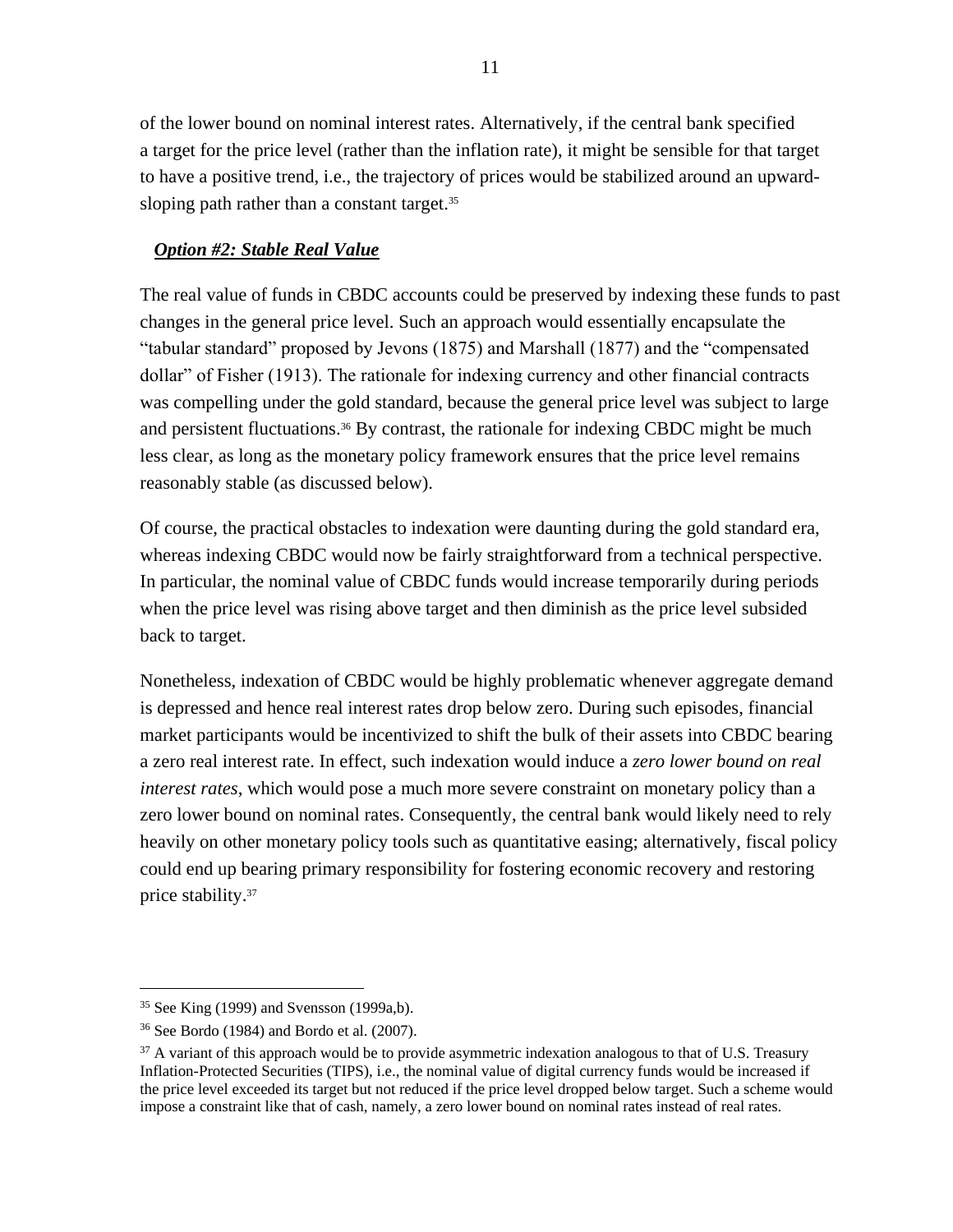### *Option #3: Interest-Bearing CBDC*

 $\overline{a}$ 

From a technical perspective, the central bank could easily pay interest on CBDC. In effect, all funds held at the central bank would bear the same nominal interest rate, regardless of whether those funds belonged to an individual, firm, or financial institution. This approach would encapsulate the analysis of Friedman (1960), who argued that in an efficient monetary system, government-issued money should bear the same return as other risk-free assets. That reasoning underpins the arrangements of many central banks around the world, which pay interest on the reserves of commercial banks held electronically at the central bank. In fact, the Federal Reserve now pays interest to an even wider range of financial counterparties through its reverse repo facility.<sup>38</sup>

Paying interest on CBDC might well enhance the competitiveness of the banking system. Depository institutions that engage in customer-focused "relationship banking" would not be affected, whereas depositors in other less-competitive institutions would have the option of shifting funds into CBDC accounts.

In a growing economy with a stable price level, the interest rate paid on CBDC would typically be positive. However, if the economy encountered a severe adverse disturbance that exerted downward pressure on the general price level, it should be feasible for the central bank to reduce interest rates as needed to foster economic recovery and price stability.<sup>39</sup>

At present, paper currency poses a significant constraint on the central bank's ability to cut its policy rate in response to severe adverse shocks. Cash accrues zero interest and hence becomes increasingly attractive as a store of value when nominal interest rates are negative. In effect, if rates on bank deposits and other short-term assets were pushed too far below zero, the financial system could undergo a severe disintermediation into cash, similar to what transpired during the bank panics of the early 1930s.

That constraint on monetary policy could be eliminated by establishing a graduated schedule of fees on transfers between cash and CBDC. In particular, imposing substantial fees on relatively large or frequent tranfers would serve as a "wedge" that would make it unprofitable for investors to disintermediate into cash during a period of negative nominal interest rates.

<sup>&</sup>lt;sup>38</sup> The design of the Federal Reserve's reverse repo facility and its range of counterparties is available at *[https://www.newyorkfed.org/markets/rrp\\_faq.html.](https://www.newyorkfed.org/markets/rrp_faq.html)*

<sup>&</sup>lt;sup>39</sup> In recent years, a number of major central banks (including the European Central Bank and the Bank of Japan) have paid negative rates on bank reserves.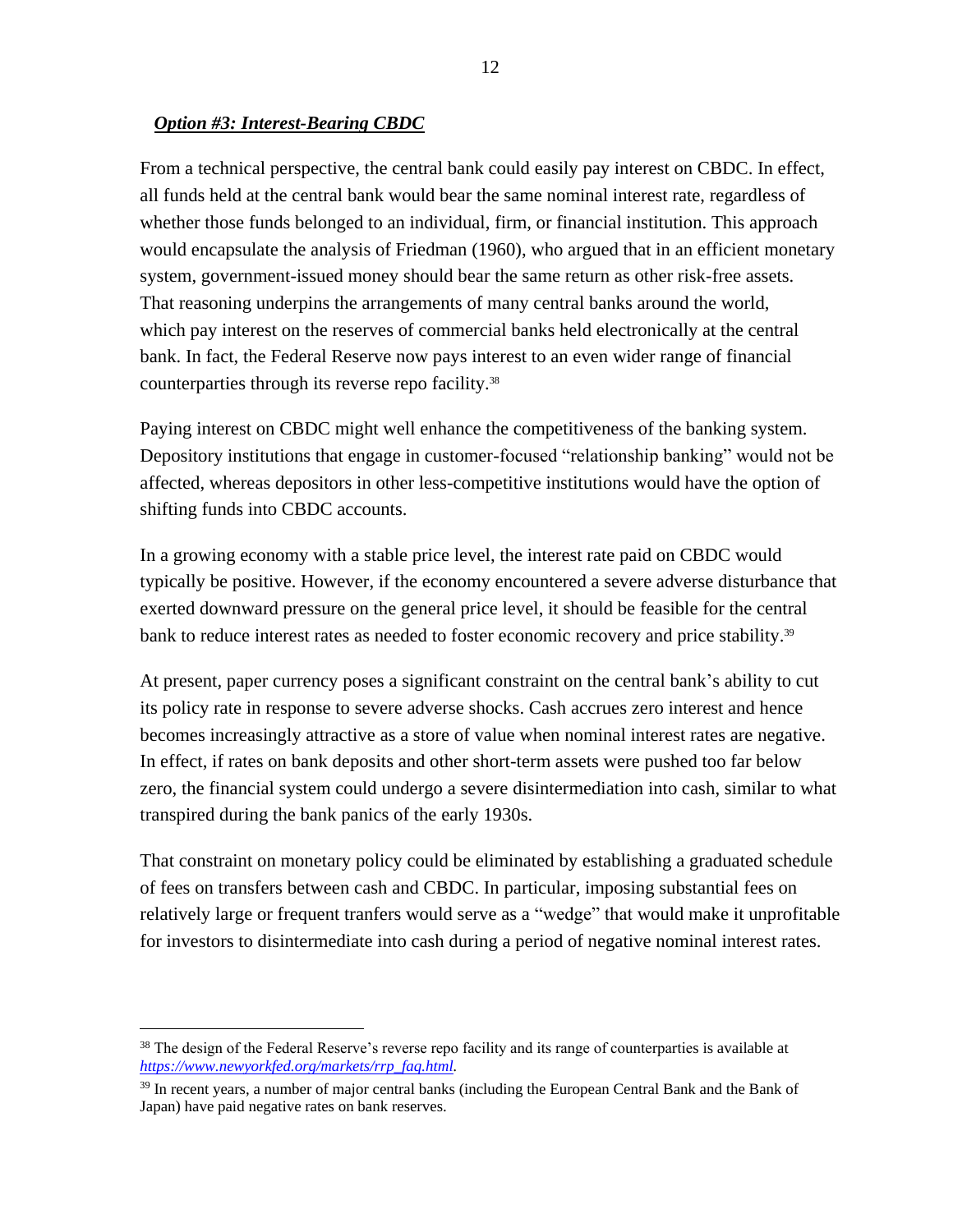With such arrangements in place, monetary policy would no longer be constrained by an effective lower bound on nominal interest rates.

Thus, the interest rate on CBDC could serve as the primary tool of monetary policy, thereby mitigating the need to deploy alternative monetary tools such as quantitative easing or to rely on fiscal interventions in order to restore price stability. Moreover, the lower bound on nominal interest rates has been a primary motivation for maintaining a positive inflation buffer. Major central banks currently have inflation targets of 2 percent, and in the wake of the financial crisis some economists have advocated raising those targets.<sup>40</sup> With interestbearing CBDC, there would no longer be a compelling need to maintain any inflation buffer.

## **4. Stable Unit of Account**

 $\overline{a}$ 

Providing a stable unit of account facilitates the economic and financial decisions of individuals and businesses, including the determination of wages and prices, the spending and saving decisions of consumers, and the specification of financial contracts. It should be noted, however, that stabilizing the value of the currency in terms of a broad price index (rather than a single commodity) cannot be achieved merely by issuing a legal edict. Indeed, in a market economy, it is logically impossible to define the value of the currency in terms of the general price level, because the prices of individual goods and services are set by businesses operating in specific markets rather than determined by a central planner. Consequently, price stability can *only* be accomplished by the appropriate setting of monetary policy.

Of course, even after the introduction of CBDC, the central bank could continue to maintain a positive inflation target. But with the elimination of the effective lower bound on nominal interest rates, it would become feasible to foster true price stability. In particular, the monetary policy framework could ensure that the value of CBDC remains stable over time in terms of a general index of consumer prices.

Apart from mitigating the effective lower bound, previous analysis has cited two other factors that would potentially warrant the continued targeting of a positive inflation rate: (i) systematic measurement bias, and (ii) downward nominal wage rigidity (DNWR). 41

<sup>40</sup> Blanchard et al. (2010) and Ball (2013) analyze the merits of expanding the inflation buffer.

 $41$  Concerns about systematic measurement bias in the U.S. CPI were raised by the Boskin Commission (1996). Akerlof, Dickens, and Perry (1996) documented the low incidence of nominal wage cuts and formulated a model with DNWR in which reducing steady-state inflation to zero pushes up equilibrium unemployment.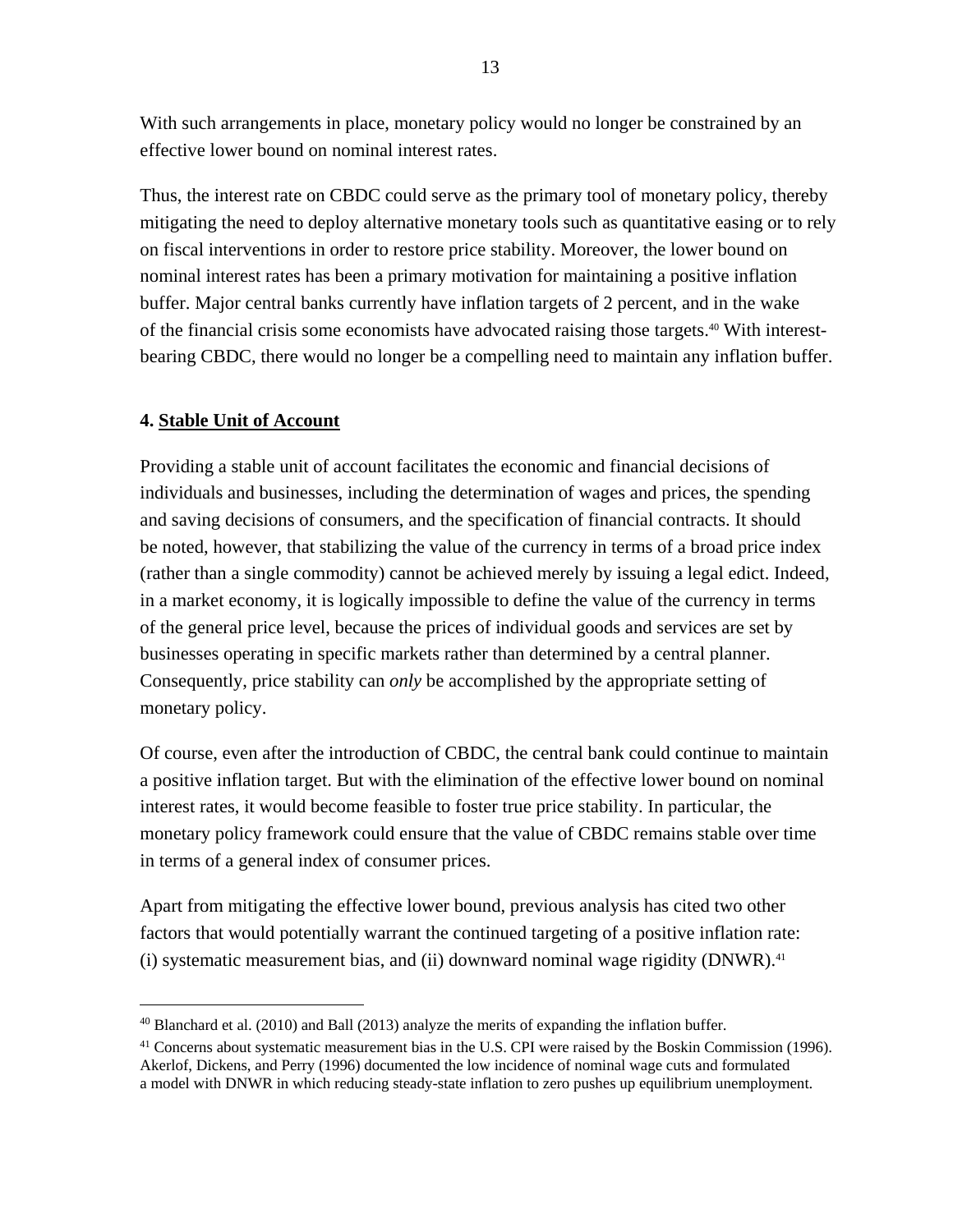However, recent analysis using individual price records indicates that the magnitude of measurement bias is very small for an appropriately chain-weighted price index.<sup>42</sup> As for DNWR, the Japanese experience is informative: DNWR was prevalent until the mid-1990s but essentially vanished during the era in which consumer inflation was persistently close to zero; moreover, the level of unemployment has not exhibited any marked shifts despite the substantial swings in trend inflation that have occurred over the past several decades. <sup>43</sup> That experience and other recent evidence bolsters the view of Bewley (2005) that wage-setting practices are mainly influenced by perceptions of fairness and reciprocity rather than money illusion. Indeed, a clear and credible commitment to true price stability would enhance the accuracy of those perceptions and thereby facilitate the transparency of wage negotiations.<sup>44</sup>

A large body of literature has analyzed the macroeconomic effects of targeting the price level rather than the inflation rate. These studies have generally concluded that price-level targeting can provide substantial benefits to macroeconomic stability if the policy framework is transparent and the commitment to price stability is credible. Moreover, consistent with analysis of optimal monetary policy and simple benchmark rules, the stance of monetary policy should respond to real economic activity as well as to the price level.<sup>45</sup> Thus, such frameworks are often characterized in the literature as *flexible price-level targeting,* as distinct from the now-conventional practice of flexible inflation targeting. 46

Finally, it should be noted that an abrupt shift from a positive inflation target to a stable price level could be disruptive to the economy and the financial system. Consequently, the transition process would need to be carefully planned and managed, so that this transition would be well understood and fully incorporated into the planning of households and firms.

 $42$  Handbury, Watanabe, and Weinstein (2013) examine this topic using "the largest price and quantity dataset ever employed in economics" and find that when measured inflation is zero, the measurement bias is about 0.25 percent for a Törnqvist index and about 0.5 percent for the methodology used for the U.S. PCE. See also Johnson, Reed, and Stewart (2006) and Greenlees and McLelland (2011).

<sup>43</sup> Kuroda and Yamamoto (2014) analyze both micro-level and macro data and find that DNWR was present in Japan thru the early-to-mid 1990s but disappeared after 1998.

<sup>44</sup> Fallick, Lettau, and Wascher (2016) find significant evidence for DNWR in the U.S. labor market and examine alternative hypotheses about its impact, concluding that *"the most compelling reason for the lack of macroeconomic consequences from DNWR relates to the possibility that firms take a multi-year view about their labor costs when implementing their compensation practices."*

<sup>45</sup> For example, see Taylor (1993), Clarida, Gali, and Gertler (1998, 1999), and Woodford (2003).

<sup>46</sup> See Svensson (1999a,b), Svensson and Woodford (2003), and Woodford (2003). We do not adopt that particular terminology here because the word *"flexible"* could be misinterpreted as referring to an opaque and discretionary approach to determining monetary policy.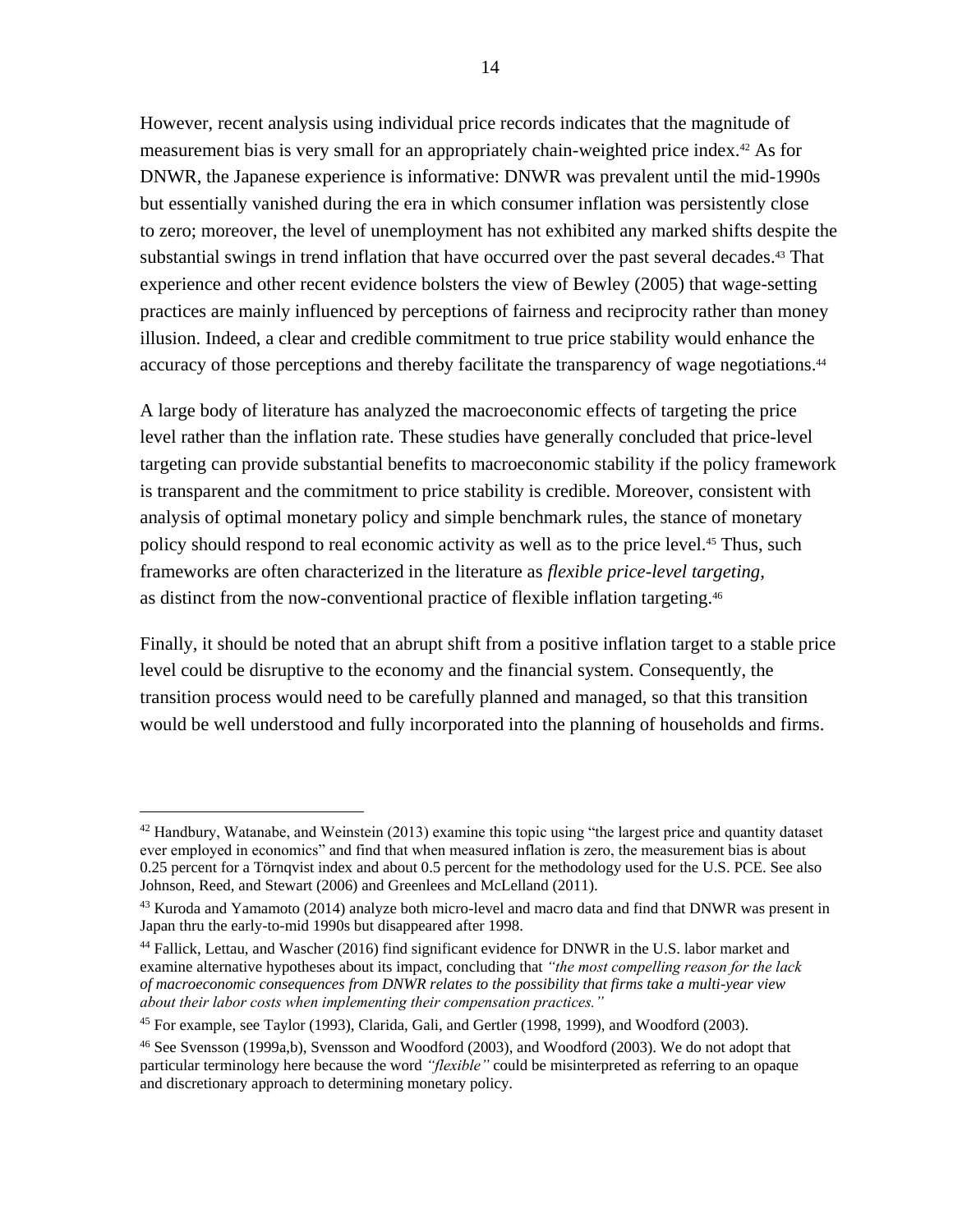### **5. Monetary Policy Framework**

Over the past few decades, monetary economists have reached a broad consensus that the conduct of monetary policy should be systematic and transparent, thereby facilitating the effectiveness of the monetary transmission mechanism as well as the central bank's accountability to elected officials and the general public.<sup>47</sup> The launching of CBDC provides a landmark opportunity to enhance the transparency of the central bank's monetary policy framework, including its nominal anchor, its tools and operations, and its policy strategy.

### *A. Nominal Anchor*

 $\overline{a}$ 

As noted above, the monetary policy framework should provide a transparent nominal anchor that facilitates the private sector's economic and financial decisions.<sup>48</sup> In recent decades, central banks have made remarkable progress along these lines through the adoption of specific numerical inflation objectives.<sup>49</sup>

In theory, the central bank's inflation target would be permanently and credibly fixed at a specific value. But in practice, the choice of the target has seemed somewhat subjective and arbitrary. Thus, while many central banks currently have a target of 2 percent, some policymakers have expressed preferences for a lower target, and some economists have advocated raising the target to mitigate the effective lower bound on nominal interest rates.<sup>50</sup> Unfortunately, such debates could inadvertently undermine the credibility of the central

<sup>&</sup>lt;sup>47</sup> For example, in its "Statement of Longer-Run Goals and Policy Strategy" (adopted in 2012 and unanimously reaffirmed annually since then), the Federal Open Market Committee (FOMC) states:*"The Committee seeks to explain its monetary policy decisions to the public as clearly as possible. Such clarity facilitates well-informed decision-making by households and businesses, reduces economic and financial uncertainty, increases the effectiveness of monetary policy, and enhances transparency and accountability, which are essential in a democratic society."[\(https://www.federalreserve.gov/monetarypolicy/files/FOMC\\_LongerRunGoals.pdf\)](https://www.federalreserve.gov/monetarypolicy/files/FOMC_LongerRunGoals.pdf)*

<sup>48</sup> For example, the FOMC's "Statement of Longer-Run Goals and Policy Strategy" states: *"Communicating this symmetric inflation goal clearly to the public helps keep longer-term inflation expectations firmly anchored, thereby fostering price stability and moderate long-term interest rates and enhancing the Committee's ability to promote maximum employment in the face of significant economic disturbances."*

<sup>&</sup>lt;sup>49</sup> See McCallum (1996), Bernanke and Mishkin (1997), and Bernanke, Laubach, Mishkin, and Posen (1999). For empirical analysis of the benefits of inflation targets, see Levin, Natalucci, and Piger (2004), Gürkaynak, Levin, and Swanson (2010), and Beechey, Johannsen, and Levin (2011).

 $50$  For example, at a time when core PCE inflation was running at about 1 percent, Greenspan (2004) stated: *"Our goal of price stability was achieved by most analysts' definition by mid-2003. Unstinting and largely preemptive efforts over two decades had finally paid off."* From 2009 to 2011, the Federal Reserve published information about FOMC participants' assessments of the appropriate inflation target, which ranged from 1.5 to 2 percent. Warsh (2017) has advocated a target range of 1 to 2 percent, whereas Blanchard et al. (2010) and Ball (2013) have advocated raising the inflation target substantially.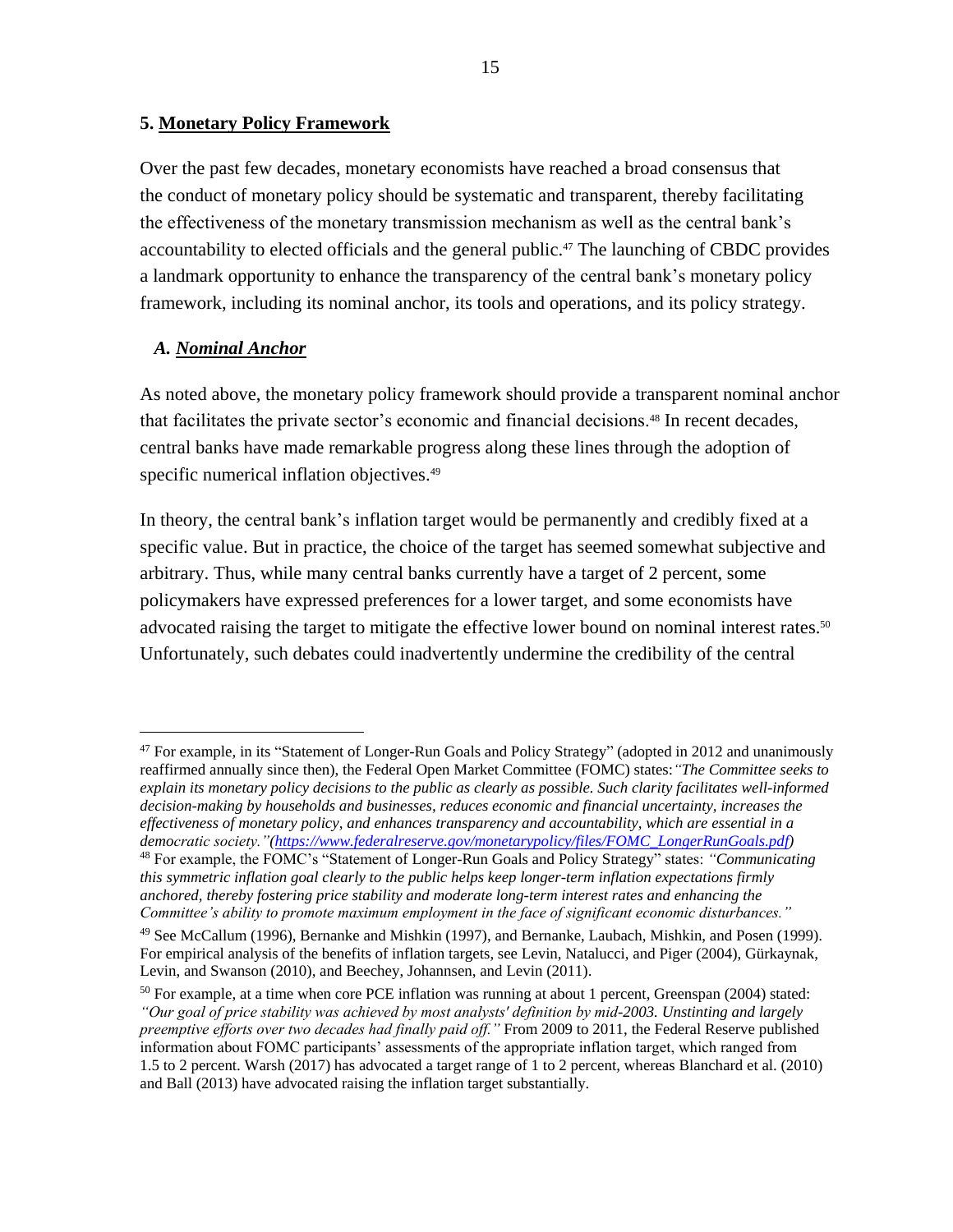bank's nominal anchor—especially if the public starts wondering whether the setting of the inflation target may be susceptible to the vagaries of politics and election outcomes.

By contrast, with the adoption of interest-bearing CBDC, the central bank could establish a constant price level target that would be a natural focal point for expectations and hence serve as a enduring and credible nominal anchor. Of course, as with inflation targeting, the price level target would need to be specified in terms of a particular price index, but that specification would not be modified subsequently except for compelling technical reasons. To facilitate transparency, the index would ideally be constructed from publicly-posted prices of final goods using a published methodology that would be reproducible by private-sector analysts. Moreover, to ensure continuity over time, the index would utilize chain-weighting rather than relying on any specific base year.<sup>51</sup>

# *B. Tools and Operations*

 $\overline{a}$ 

To facilitate transparency and public accountability, the interest rate on CBDC would serve as the primary tool of monetary policy. In particular, policymakers would be able to push market interest rates below zero in response to a severe adverse shock, and hence the central bank would be able to provide an appropriate degree of monetary accommodation without resorting to measures aimed at modifying the size or composition of its balance sheet—often referred to as quantitative easing or credit easing.

Thus, the central bank's balance sheet could become very transparent. In particular, the central bank would generally hold short-term government securities in the same quantity as its liabilities of digital currency. The central bank's operating procedures would be correspondingly transparent: It would simply engage in purchases and sales of short-term government securities so that the supply of CBDC would move in line with changes in demand for CBDC.

Finally, the central bank would still need to retain its capacity to serve as the lender of last resort. In particular, during a financial crisis the central bank would have the ability to expand the quantity of CBDC to provide emergency liquidity to supervised financial institutions. Alternatively, the central bank could provide those funds to another public agency, such as the deposit insurance fund. In either case, appropriate legal safeguards

<sup>&</sup>lt;sup>51</sup> For example, the appropriate U.S. price index might be the chain-weighted CPI or the market-based PCE price index. For many other central banks, the price level target might be specified using the same index that is currently being used to characterize the central bank's inflation target.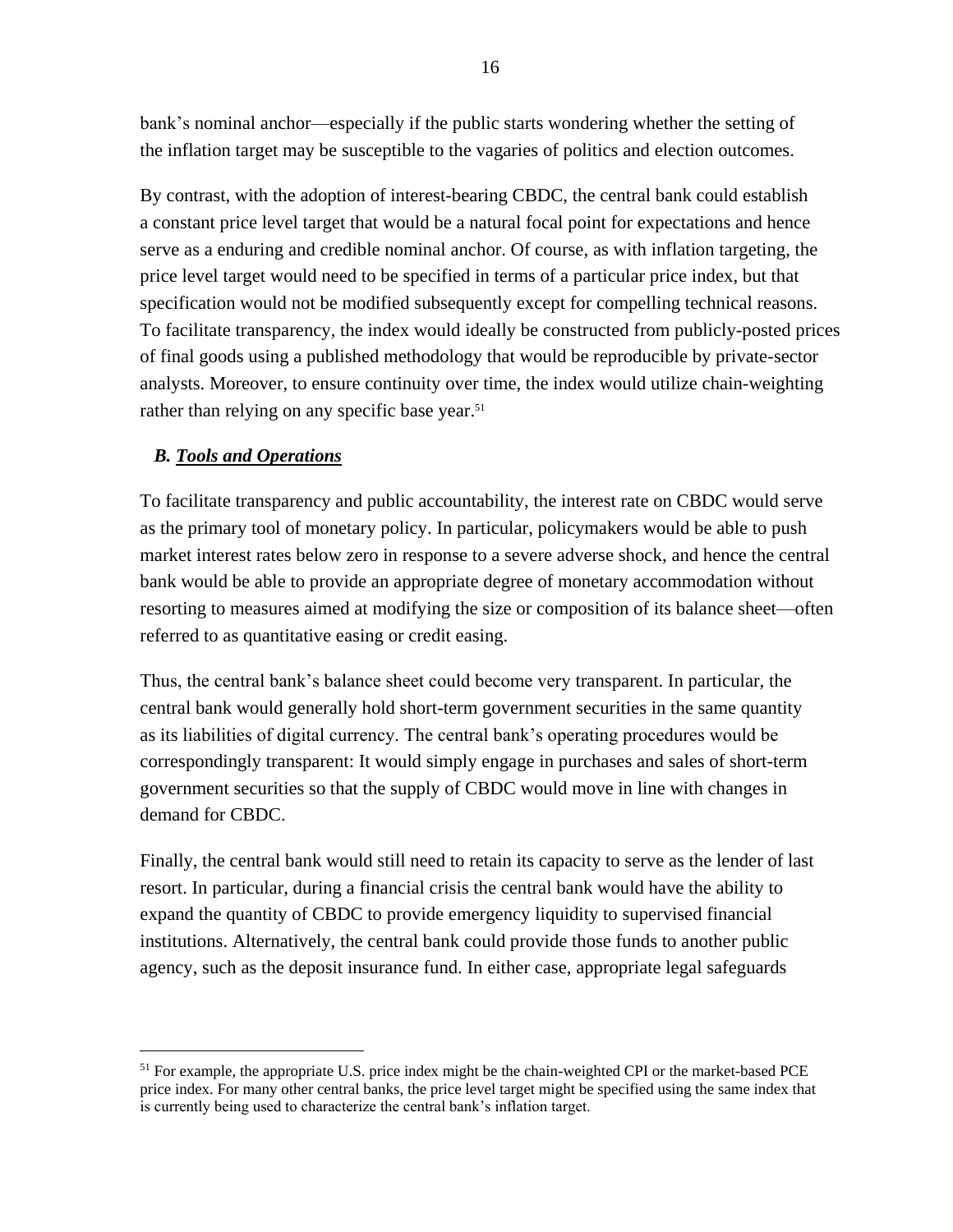would be essential to ensure that the central bank's role as lender of last resort did not undermine its ability to carry out its commitment to price stability.

### *C. Policy Strategy*

 $\overline{a}$ 

In characterizing the central bank's monetary policy strategy, one potential approach would be to specify a *price level targeting rule*. <sup>52</sup> Such a rule could be expressed in terms of the deviation of the price level from target and the deviation of economic activity from its sustainable longer-run path, but the rule would not explicitly involve the CBDC interest rate. In effect, the targeting rule represents an optimal-control strategy for managing the short-run tradeoffs between price stability and other aspects of macroeconomic stability. Consequently, this approach may be feasible and effective in a setting where the central bank has a clear understanding of the monetary transmission mechanism (i.e., the dynamic relationship between the setting of the policy rate and the behavior of prices and real economic activity).

Nevertheless, the experience of recent years has clearly underscored the shortcomings and limitations of the current state of knowledge about macroeconomic dynamics. Moreover, given the prospect of continued rapid developments in automation and financial technology, the extent of uncertainty about the monetary transmission mechanism might well heighten further rather than diminishing back towards the relative confidence (or complacency) that prevailed prior to the global financial crisis.<sup>53</sup>

Thus, an alternative approach would be for the central bank to frame its policy strategy in terms of a *simple benchmark rule*. As emphasized by Taylor (1993, 1999), such a benchmark would not be followed in a purely mechanistic fashion but rather used to clarify the central bank's overarching strategy and explain its specific policy decisions.

To provide a concrete example, we assume that CBDC is interest-bearing so that the stance of policy can be framed in terms of adjustments to the CBDC interest rate. Thus, our benchmark rule is analogous to the Taylor Rule but oriented towards stabilizing the price level rather than the inflation rate, and hence can be expressed as follows:

$$
i_t = \tilde{\pi}_t + r_t^* + \alpha(\tilde{p}_t - p^*) + \beta(p_t - p^*) + \delta(y_t - y_t^*)
$$

where  $i_t$  denotes the interest rate on CBDC,  $p_t$  denotes the price level,  $p^*$  denotes the target price level,  $\tilde{p}_t$  denotes a "core" measure of the price level (i.e., smoothed to remove

<sup>52</sup> See Svensson (1999a,b), Woodford (2003), and Eggertsson and Woodford (2003).

<sup>53</sup> For example, just before the onset of the global financial crisis, Blanchard (2008) wrote that *"the state of macro is good."*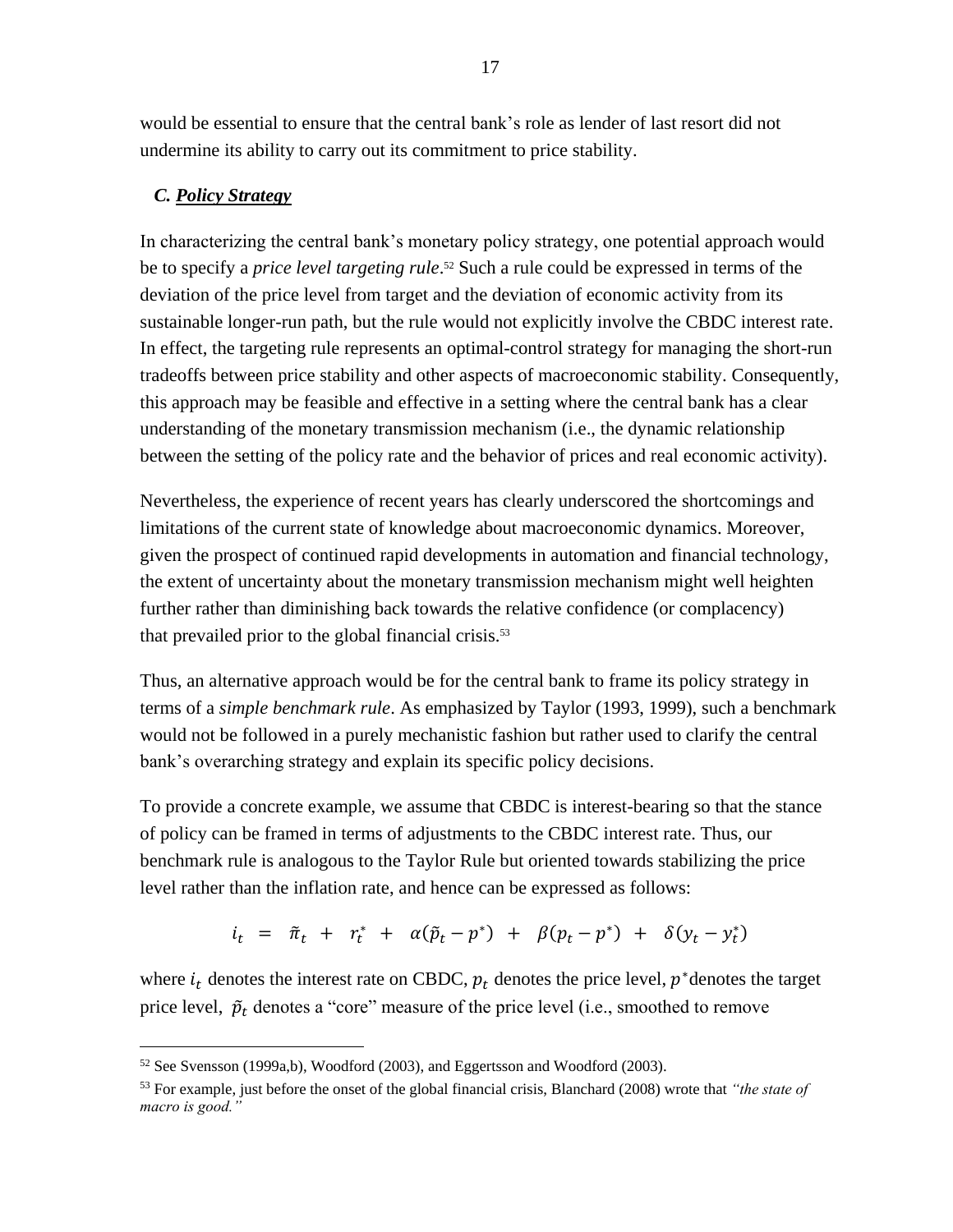transitory fluctuations in volatile components),  $\tilde{\pi}_t$  denotes the core inflation rate,  $r_t^*$  denotes the equilibrium real interest rate, and  $(y_t - y_t^*)$  denotes the output gap (that is, the deviation of real GDP from its potential level). The interest rate should respond more strongly to the core measure than to fluctuations in the overall price index ( $\alpha >> \beta > 0$ ) and should respond appropriately to movements in the output gap ( $\delta > 0$ ).

As in the Taylor Rule, this specification can be interpreted as a benchmark for adjusting the real interest rate in response to fluctuations in economic activity and prices. In particular, when the price level is at its target and output is at potential, then the *ex post* real interest rate  $i_t - \tilde{\pi}_t$  equals its equilibrium value  $r_t^*$ . That value could reflect historical average real rates, as in the Taylor Rule, or could be specified as the median estimate of professional forecasters, as in Levin (2014). The coefficient values in this benchmark rule ( $\alpha$ ,  $\beta$ , and  $\delta$ ) could be chosen to generate robust macroeconomic stabilization outcomes based on evaluations of a wide array of alternative macroeconometric models.<sup>54</sup>

This policy strategy echoes various proposals to target the level of nominal GDP.<sup>55</sup> In fact, our benchmark rule would be equivalent to that approach if  $p_t$  were specified as the GDP price index and the coefficients  $\beta$  and  $\delta$  were constrained to be equal. Nonetheless, our analysis indicates that such an approach would be inferior to the framework proposed here. In particular, the GDP price index is a value-added deflator, not an index of final goods prices, and hence not appropriate for anchoring the unit of account. Moreover, the GDP price index exhibits some counterintuitive properties, e.g., a fall in the price of imported fuel induces an increase in the GDP price index.

#### **D. Monetary-Fiscal Interactions**

The interest rate spread between CBDC and short-term government securities would generally be negligible, given the practically costless arbitrage between these two assets. Consequently, shifts in the size of the central bank's balance sheet would have no direct fiscal consequences. Furthermore, with the obsolescence of paper currency, the government would no longer receive any substantial seignorage revenue, and the central bank would simply cover its own expenses by imposing miniscule fees on payment transactions.

Moreover, the maturity composition of the stock of government securities held by the public would be determined by the fiscal authorities, *not* the central bank.<sup>56</sup> Indeed, that division of

<sup>54</sup> See Taylor (1999), Levin et al. (1999, 2003), and Levin et al. (2006).

<sup>55</sup> See Taylor (1985), Hall and Mankiw (1994), and Sumner (2011).

<sup>56</sup> See Greenwood et al. (2014).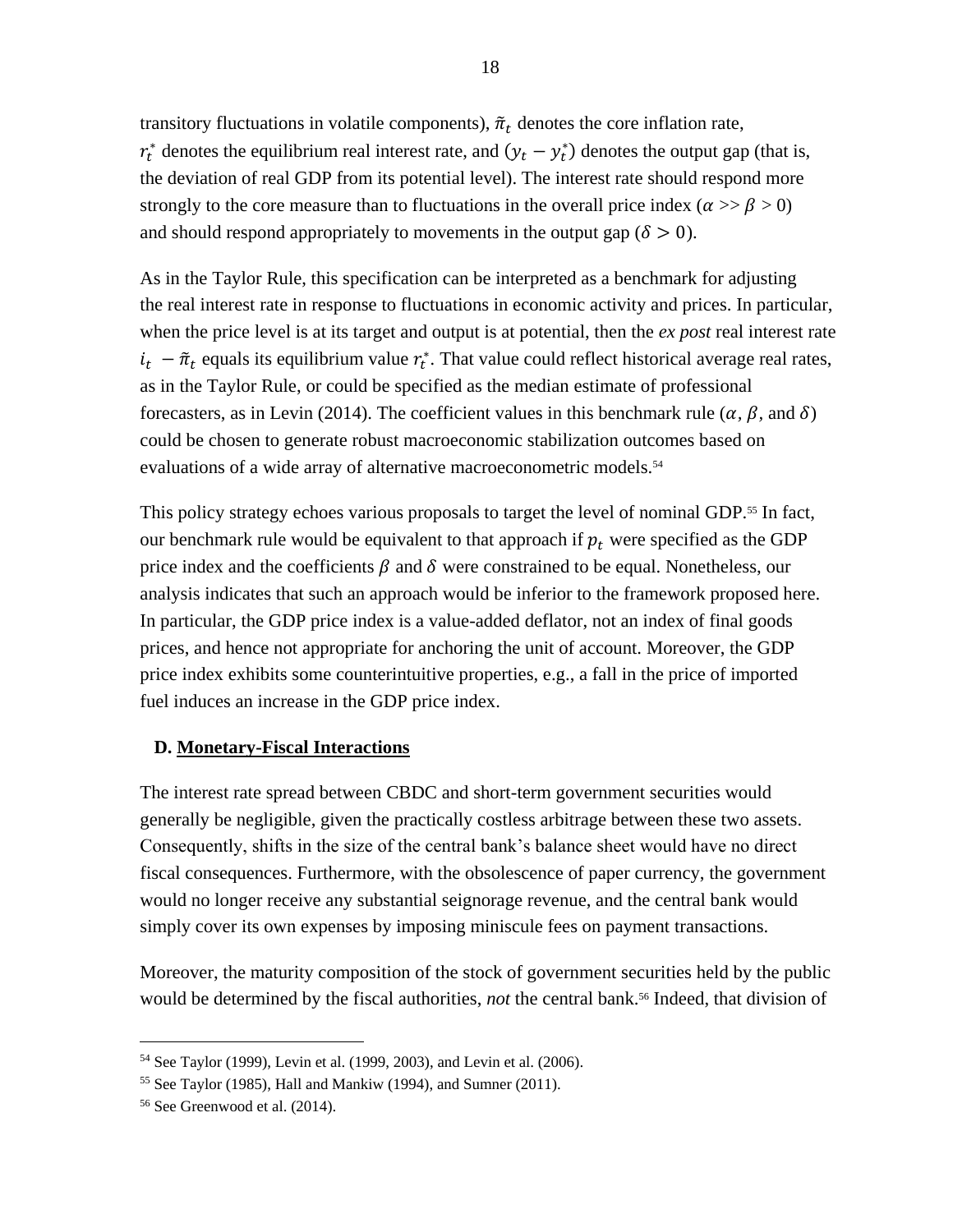responsibilities was the standard practice prior to 2008; since that time, a number of central banks—including the Federal Reserve, the Bank of England, the Bank of Japan, and the European Central Bank (ECB)—initiated large-scale purchases of government bonds to exert downward pressure on longer-term yields under circumstances in which conventional monetary policy was constrained by the effective lower bound on nominal interest rates.

Finally, it should be noted that while government spending and taxes can have a significant influence on wages and prices, it would be a grave error to task fiscal policy with stabilizing the price level over time. The prudent approach is for the central bank to maintain primary responsibility for this mission, while the fiscal authorities only become involved under extraordinary circumstances; this arrangement is broadly consistent with modern practice and echoes the conclusions of Simons (1936).

## **6. Conclusion**

 $\overline{a}$ 

Central banks have generally been renowned as conservative institutions—staid, cautious, and inertial. For example, following the collapse of Bretton Woods and the "Great Inflation" of the 1970s, it took more than a decade before explicit inflation targets were instituted in a few small open economies; another decade had elapsed before the ECB clarified its inflation objective (*"close to but below 2 percent"*), and yet another decade until numerical inflation goals were finally adopted by the FOMC and by the Bank of Japan. <sup>57</sup> By contrast, in recent years many central banks have taken extraordinary lender-of-last-resort actions and have deployed a remarkable array of unconventional monetary policy tools. 58

In this paper, we have found that CBDC can serve as a practically costless medium of exchange, secure store of value, and stable unit of account. However, one crucial question is whether central banks should move expeditiously in considering its adoption. In particular, it might seem prudent to defer such consideration while monitoring developments in private payments and experiences of "early adopters" of CBDC, even if such a deferral involves foregone benefits. Nonetheless, policymakers should be aware of several salient risks of taking a relatively passive and inertial approach:

<sup>57</sup> Levin and Taylor (2013) examine how U.S. longer-term inflation expectations drifted upwards from 1965-80 in the absence of an explicit inflation goal. Bordo and Eichengreen (2013) analyze the links between the collapse of Bretton Woods and the onset of the Great Inflation. Bordo and Siklos (2017) consider the evolution of central banking practices and find that the typical pattern involves small open economies as pioneers and larger economies as later movers.

<sup>58</sup> See Borio and Zabai (2016) for a recent synopsis and discussion.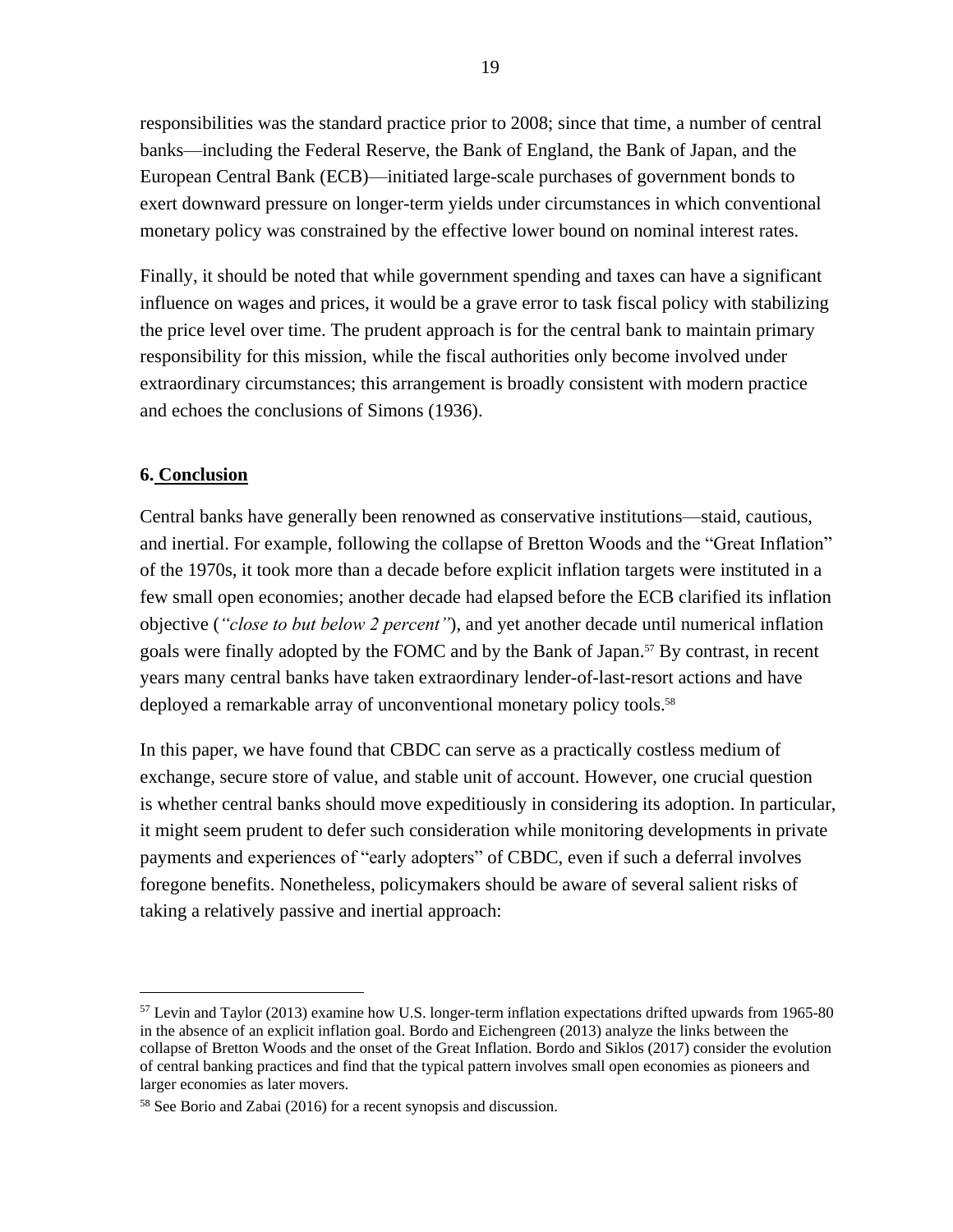*Macroeconomic instability*. Suppose that paper currency becomes obsolete and the central bank does not produce any form of digital currency, so that all payments are made using privately-issued money (including virtual currencies). Under these assumptions, the recent analysis of Fernández-Villaverde and Sanches (2017) indicates that the economy may be subject to indeterminacy and that there may not be any equilibrium that exhibits stable prices. In contrast, their analysis finds that price stability *can* be assured by the issuance of CBDC in conjunction with an appropriate monetary policy framework. It should be emphasized that such concerns are not merely academic but have been flagged recently by central bankers. For example, Nicolaisen (2017) specifically warns about the risks associated with a scenario in which the Norwegian economy no longer has any functional legal tender.

*Loss of monetary control*. Suppose that paper currency becomes obsolete and that the monetary base solely comprises banks' reserves held at the central bank. Will the interest rate on reserves (IOR) stay tightly linked to market interest rates, so that the central bank can continue to adjust monetary conditions as appropriate? According to the textbook view of monetary operations, IOR provides a floor for the interbank lending rate, and with a sufficiently high degree of reserves, effectively pins down the level of market rates. However, that textbook view has been contradicted by recent U.S. experience, in which IOR has been persistently *higher* than the overnight interbank rate as well as the short-term Treasury bill rate. Indeed, concerns about potentially weak linkages between market rates and IOR played a key role in motivating the Federal Reserve's launching of its reverse repo facility in order to engage with a much wider set of counterparties. Of course, that logic naturally leads to the rationale for introducing an interest-bearing CBDC that can be held by anyone and that ensures the central bank's ability to manage market interest rates over time.

*Systemic risks*. Payments networks typically exhibit substantial externalities and increasing returns to scale. Thus, in the absence of competition from CBDC, the entire payment system might well become quasi-monopolistic. Under such circumstances, any significant operational problem within the payment network could pose substantial risks to the entire financial system and to the macroeconomy.

*Susceptibility to severe downturns*. Although a decade has passed since the onset of the global financial crisis, there should be no illusion that a similar shock could occur in coming years rather than being relegated to the distant future. Moreover, the "new normal" level of interest rates appears to be substantially lower than in the past. Thus, in the absence of an interest-bearing CBDC, the effective lower bound could pose an even tighter and more lasting constraint on conventional monetary policy, which would in turn limit the effectiveness of forward guidance (which seems most potent at horizons of a year or two)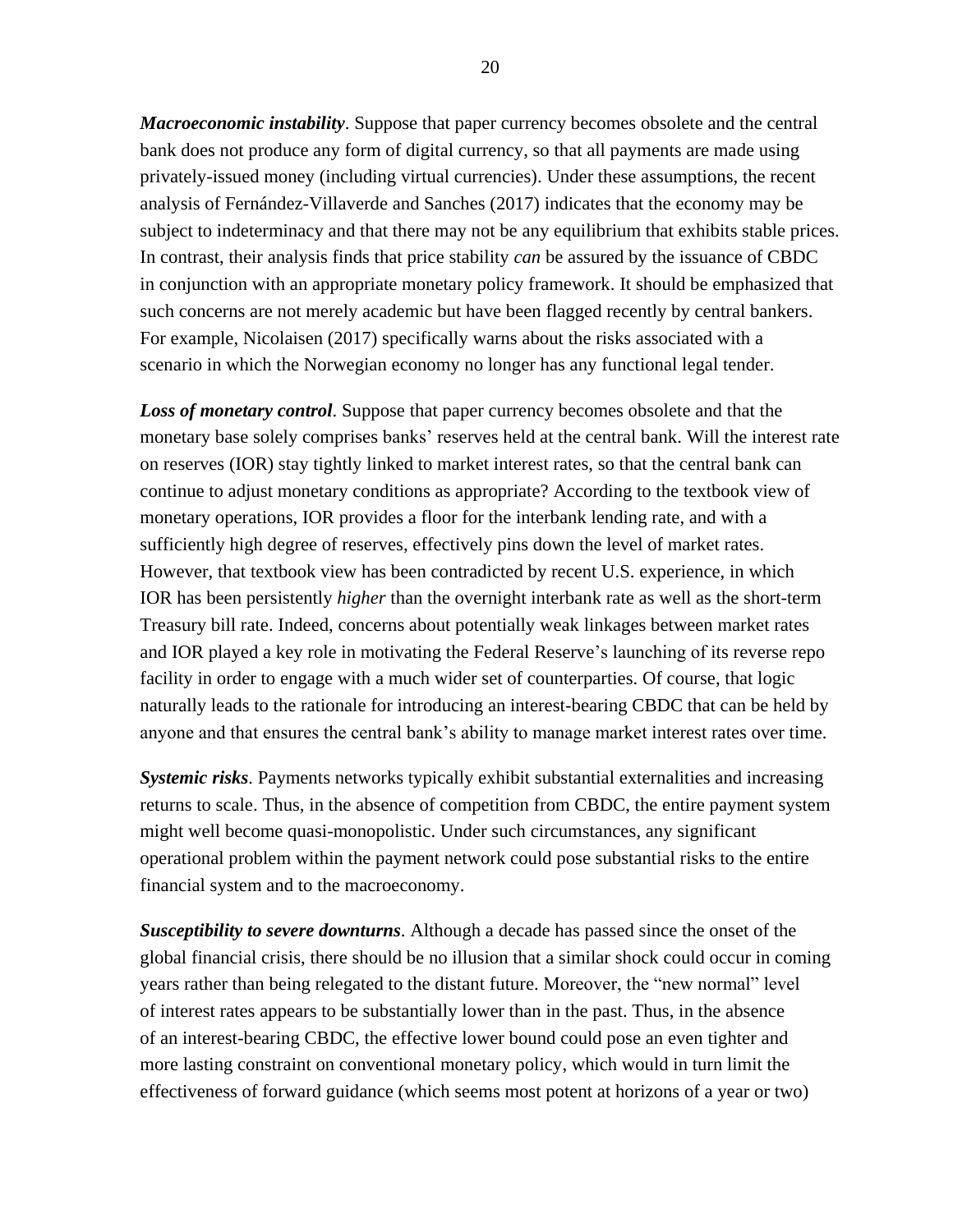and large-scale purchases of government securities (which are intended to push down longerterm yields). In such circumstances, the central bank of a small open economy might still be able to provide monetary stimulus via foreign exchange operations aimed at depreciating its currency, but such an approach could prove infeasible or untenable for larger economies. Alternatively, the central bank might provide stimulus through credit subsidies or by financing public infrastructure spending or income transfers to households, but the viability of such coordinated monetary-fiscal policy measures could be highly dependent on the vagaries of politics. Thus, in the absence of CBDC, the central bank might find itself with no real policy alternatives, i.e., "out of ammunition." In such circumstances, the severity of the economic downturn and sluggish recovery could be similar to what transpired in the 1930s rather than to the experience of the past decade.

In light of these considerations, a passive and inertial approach towards CBDC may not be the most prudent strategy. Rather, many central banks are now moving expeditiously in considering CBDC and in investigating its logistical and technical details. Indeed, since our paper started with a quotation from a classical jurist, it seems fitting to conclude by quoting from two modern experts, one of whom is a distinguished legal scholar:

*"Central bankers throughout the world, from Canada to Ireland, have recently indicated that they might issue digital currency in the future. Yet the U.S. has been absent from the debate. As the world's central monetary power, America should play a leading role in studying the benefits and pitfalls of a digital-currency future....The march of digital commerce may eventually make the benefits seem overwhelming, and it would be wise to be ahead of the game rather than trying to catch up at the last minute."*

*Max Raskin and David Yermack (2016b)*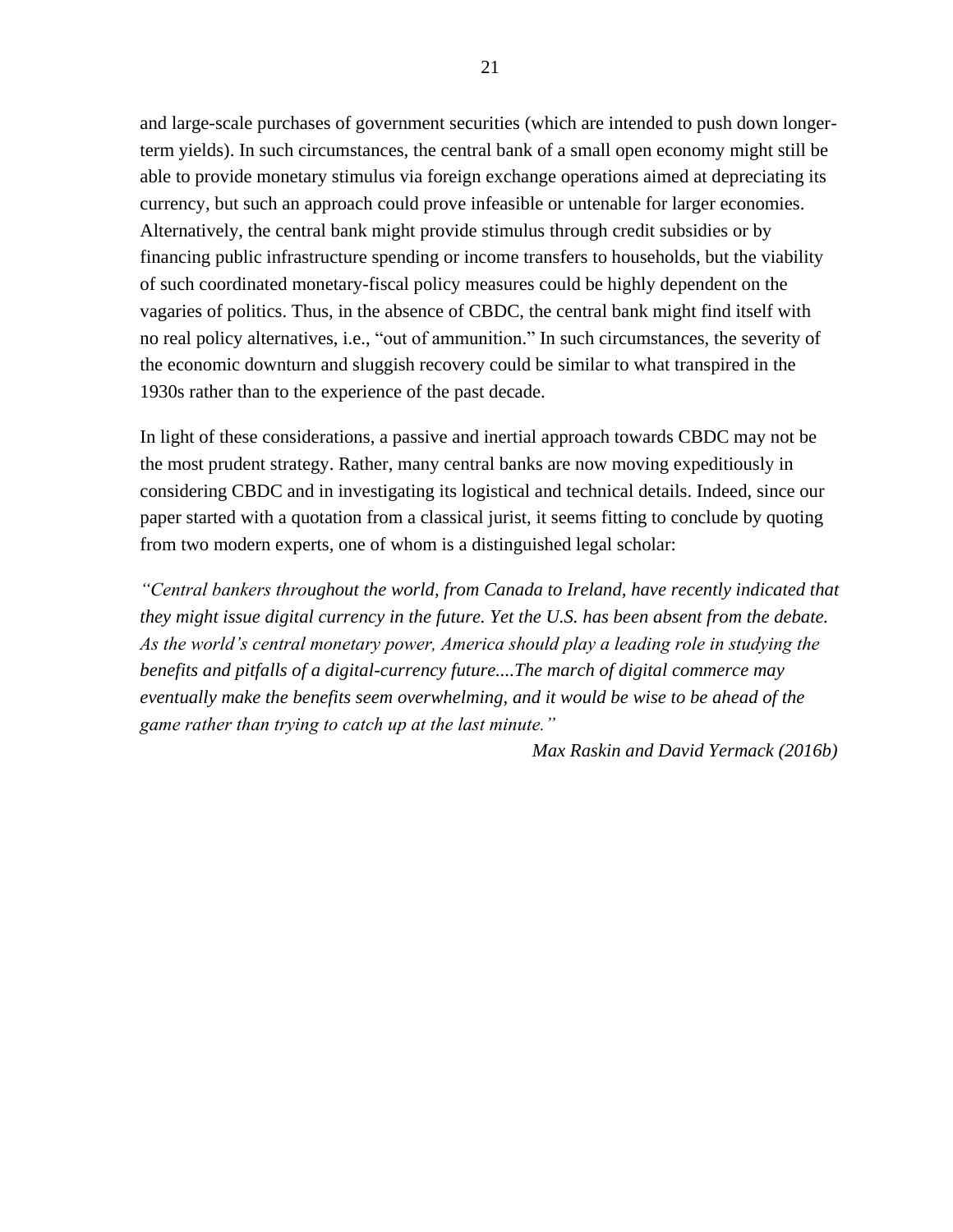## **References**

Agarwal, Ruchir and Miles Kimball (2015). "Breaking Through the Zero Lower Bound." International Monetary Fund Working Paper 15-224.

Akerlof, George and William Dickens and George Perry (1996). "The Macroeconomics of Low Inflation." *Brookings Papers on Economic Activity*. 1:1-76.

Andalfatto, David (2015). "Fedcoin: On the Desirability of a Government Cryptocurrency." Available at: [http://andolfatto.blogspot.com/2015/02/fedcoin-on-desirability-of](http://andolfatto.blogspot.com/2015/02/fedcoin-on-desirability-of-government.html)[government.html](http://andolfatto.blogspot.com/2015/02/fedcoin-on-desirability-of-government.html)*.*

Arnold, Martin (2016). "Big Banks Plan to Coin New Digital Currency." Available at: *<https://www.ft.com/content/1a962c16-6952-11e6-ae5b-a7cc5dd5a28c>*.

Ball, Laurence (2014). "The Case for a Long-Run Inflation Target of Four Percent." IMF Working Paper 14/92.

Blanchard, Olivier, Giovanni Dell'Ariccia and Paolo Mauro (2010). "Rethinking Macroeconomic Policy." *Journal of Money, Credit, and Banking* 42:199–215.

Bank for International Settlements (2015). *Digital Currencies*. Basel: Bank for International Settlements.

Barrdear, John and Michael Kumhof (2016). "The Macroeconomics of Central Bank Issued Digital Currencies." Bank of England Staff Working Paper No. 605, July.

Barro, Robert (1979). "Money and the Price Level under the Gold Standard." *Economic Journal*, 89:13-32.

Beechey, Meredith, Benjamin Johannssen, and Andrew Levin (2011). "Are Long-Run Inflation Expectations More Firmly Anchored in the Euro Area than in the United States?" *American Economic Journal: Macroeconomics*, 3:104-129.

Bernanke, Ben and Frederic Mishkin (1997). "Inflation Targeting—A New Framework for Monetary Policy?" *Journal of Economic Perspectives,* 11:97-115.

Bernanke, Ben, Thomas Laubach, Frederick Mishkin, and Adam Posen (2001). *Inflation Targeting: Lessons from the International Experience*. Princeton, NJ: Princeton Univ. Press.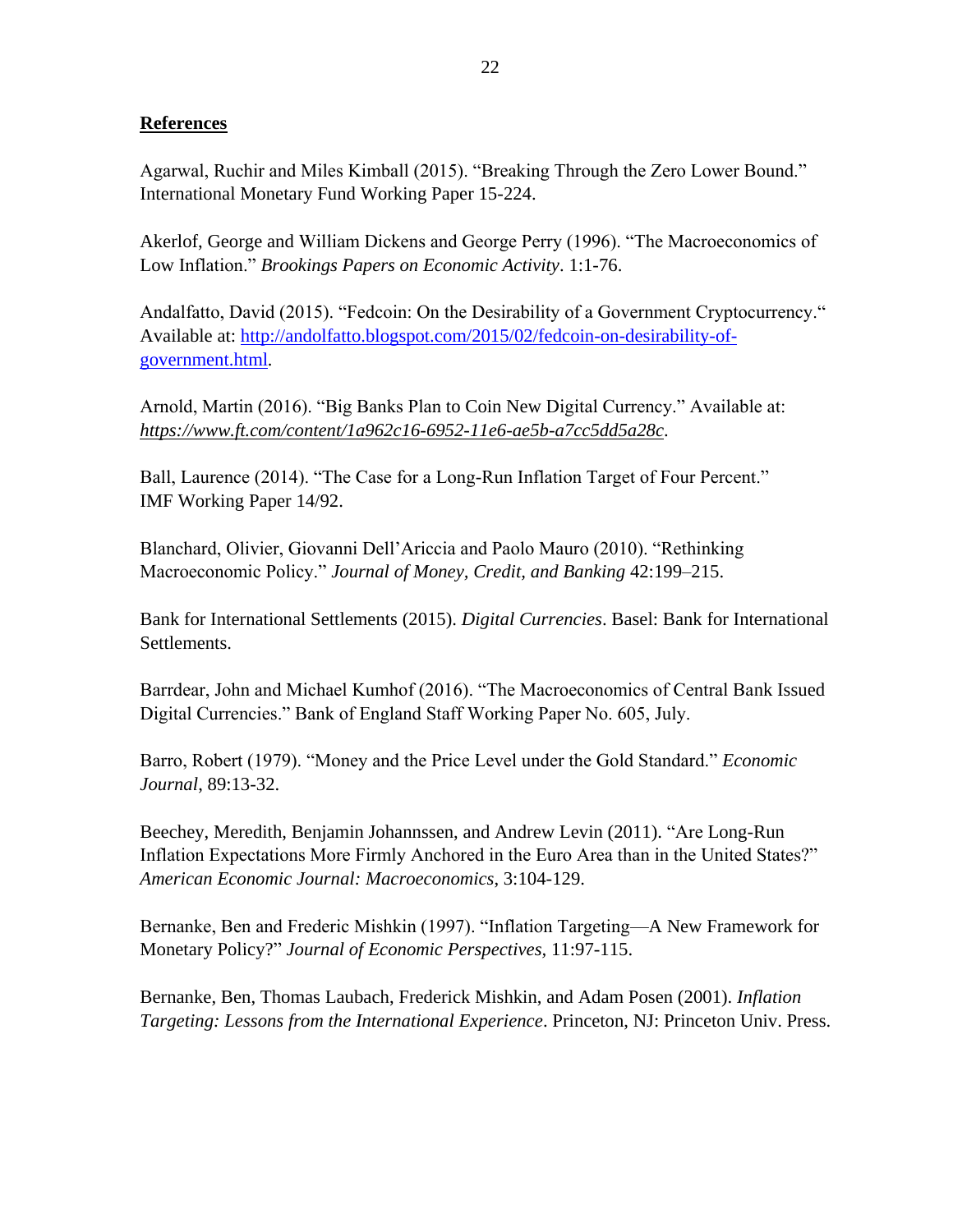Bewley, Truman (2005). "Fairness, Reciprocity, and Wage Rigidity." In: Herbert Gintis, Samuel Bowles, Robert Boyd, and Ernst Fehr, eds., *Moral Sentiments and Material Interests: The Foundations of Cooperation in Economic Life*, Cambridge, MA: MIT Press, 303-338.

Black, Fischer (1987). "A Gold Standard with Double Feedback and Near Zero Reserves." In: *Business Cycles and Equilibrium.* Oxford: Basil Blackwell, 115–20.

Boel, Paola (2016). "Thinking about the Future of Money and Potential Implications for Central Banks." *Economic Review*, Sveriges Riksbank, 147-158.

Bordo, Michael (1984). "The Gold Standard: The Traditional Approach." In: Michael Bordo and Anna Schwartz, eds, *A Retrospective on the Classical Gold Standard, 1821-1931.*  Chicago, IL: University of Chicago Press, 23-120.

Bordo, Michael and Anna Schwartz (1987). "Clark Warburton: Pioneer Monetarist." In: Anna Schwartz, ed., *Money in Historical Perspective*. Chicago, IL: University of Chicago Press, 234-254.

Bordo, Michael and Hugh Rockoff (1996). "The Gold Standard as a Good Housekeeping Seal of Approval." *Journal of Economic History*, 56:389-428.

Bordo, Michael, Robert Dittmar, and Michael Gavin (2007). "Gold, Fiat Money, and Price Stability." *Berkeley Electronic Journal of Macroeconomics*, 7:1-31.

Bordo, Michael and Barry Eichengreen (2013). "Bretton Woods and the Great Inflation." In: Michael Bordo and Athanasios Orphanides, eds., *The Great Inflation: The Rebirth of Modern Central Banking*. Chicago, IL: University of Chicago Press.

Bordo, Michael and Pierre Siklos (2017). "Central Banks: Evolution and Innovation in Historical Perspective." Manuscript, Rutgers University.

Borio, Claudio and Anna Zabai (2016). "Unconventional Monetary Policies: A Reappraisal." Bank for International Settlements Working Paper 570.

Boskin Commission (1996). "Final Report of the Advisory Commission to Study the Consumer Price Index." Available at: *<http://www.ssa.gov/history/reports/boskinrpt.html>*.

Broadbent, Ben (2016). "Central Banks and Digital Currencies." Available at: *[http://www.bankofengland.co.uk/publications/Documents/speeches/2016/speech886.pdf.](http://www.bankofengland.co.uk/publications/Documents/speeches/2016/speech886.pdf)*

Buchanan, James (1962). "Predictability: The Criterion of Monetary Constitutions." In: Leland Yaeger, *In Search of a Monetary Constitution*. Harvard University Press, 155-183.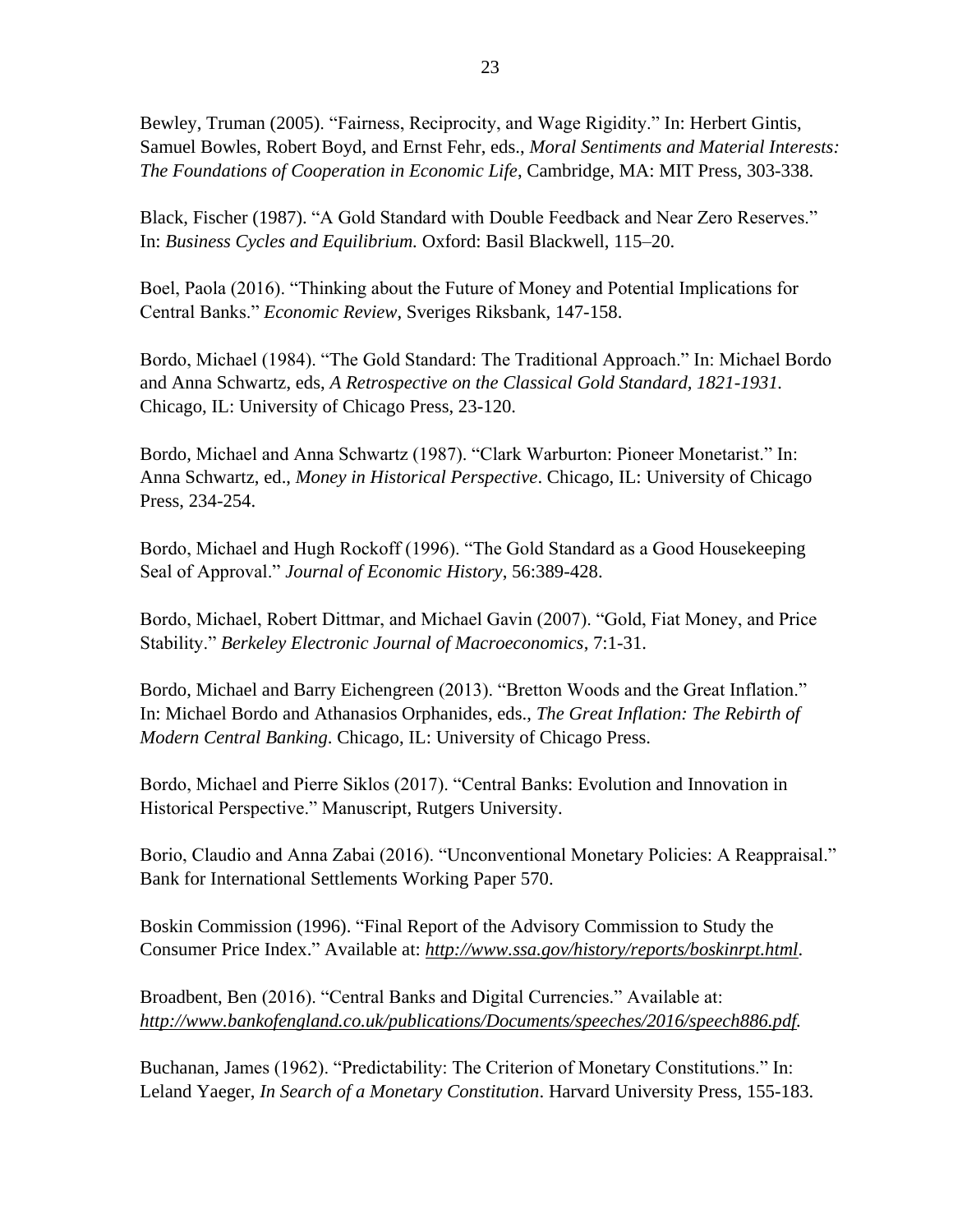Buiter, Willem (2009). "Negative Nominal Interest Rates: Three Ways to Overcome the Zero Lower Bound." NBER Working Paper No. 15118.

Buterin, Vitalik (2016). "A Proof of Stake Design Philosophy." Available at: *<https://medium.com/@VitalikButerin/a-proof-of-stake-design-philosophy-506585978d51>*.

Cagan, Phillip (1987). "A Compensated Dollar: Better or More Likely Than Gold?" In: James Dorn and Anna Schwartz, eds., *The Search for Stable Money: Essays on Monetary Reform.* Chicago: University of Chicago Press, 261–77.

Clarida, Richard, Gordi Gali, and Mark Gertler (1998). "Monetary Policy Rules in Practice: Some International Evidence." *European Economic Review*, 42:1033-67.

Clarida, Richard, Gordi Gali, and Mark Gertler (1999). "The Science of Monetary Policy: A New Keynesian Perspective." *Journal of Economic Literature*, 37:1661-1707.

Danezis, George and Sarah Meiklejohn (2016). "Centrally Banked Cryptocurrencies." Available at: *<http://dx.doi.org/10.14722/ndss.2016.23187>*.

Dorn, James and Anna Schwartz (1987). *The Search for Stable Money: Essays on Monetary Reform.* Chicago: University of Chicago Press.

Dorn, James (2017). *Monetary Alternatives: Rethinking Government Fiat Money*. Washington, DC: Cato Press.

Dyson, Ben and Graham Hodgson (2017). "Digital Cash: Why Central Banks Should Start Issuing Electronic Money." Available at: *[http://positivemoney.org/wp-content/uploads/](http://positivemoney.org/wp-content/uploads/2016/01/Digital_Cash_WebPrintReady_20160113.pdf) [2016/01/Digital\\_Cash\\_WebPrintReady\\_20160113.pdf](http://positivemoney.org/wp-content/uploads/2016/01/Digital_Cash_WebPrintReady_20160113.pdf)*.

Eggertsson, Gauti and Michael Woodford (2003). The Zero Bound on Nominal Interest Rates and Monetary Policy." *Brookings Papers on Economic Activity*, 139-233.

Erceg, Christopher and Andrew Levin, 2003. "Imperfect Credibility and Inflation Persistence." *Journal of Monetary Economics* 50, 915-944.

Fallick, Bruce, Michael Lettau, and William Wascher (2016). "Downward Nominal Wage Ridigity in the United States During and After the Great Recession." Finance and Economics Discussion Series 2016-001, Board of Governors of the Federal Reserve System.

Fan Yifei (2016). "On Digital Currencies, Central Banks Should Lead." Available at: *[https://www.bloomberg.com/view/articles/2016-09-01/on-digital-currencies-central-banks](https://www.bloomberg.com/view/articles/2016-09-01/on-digital-currencies-central-banks-should-lead)[should-lead](https://www.bloomberg.com/view/articles/2016-09-01/on-digital-currencies-central-banks-should-lead)*.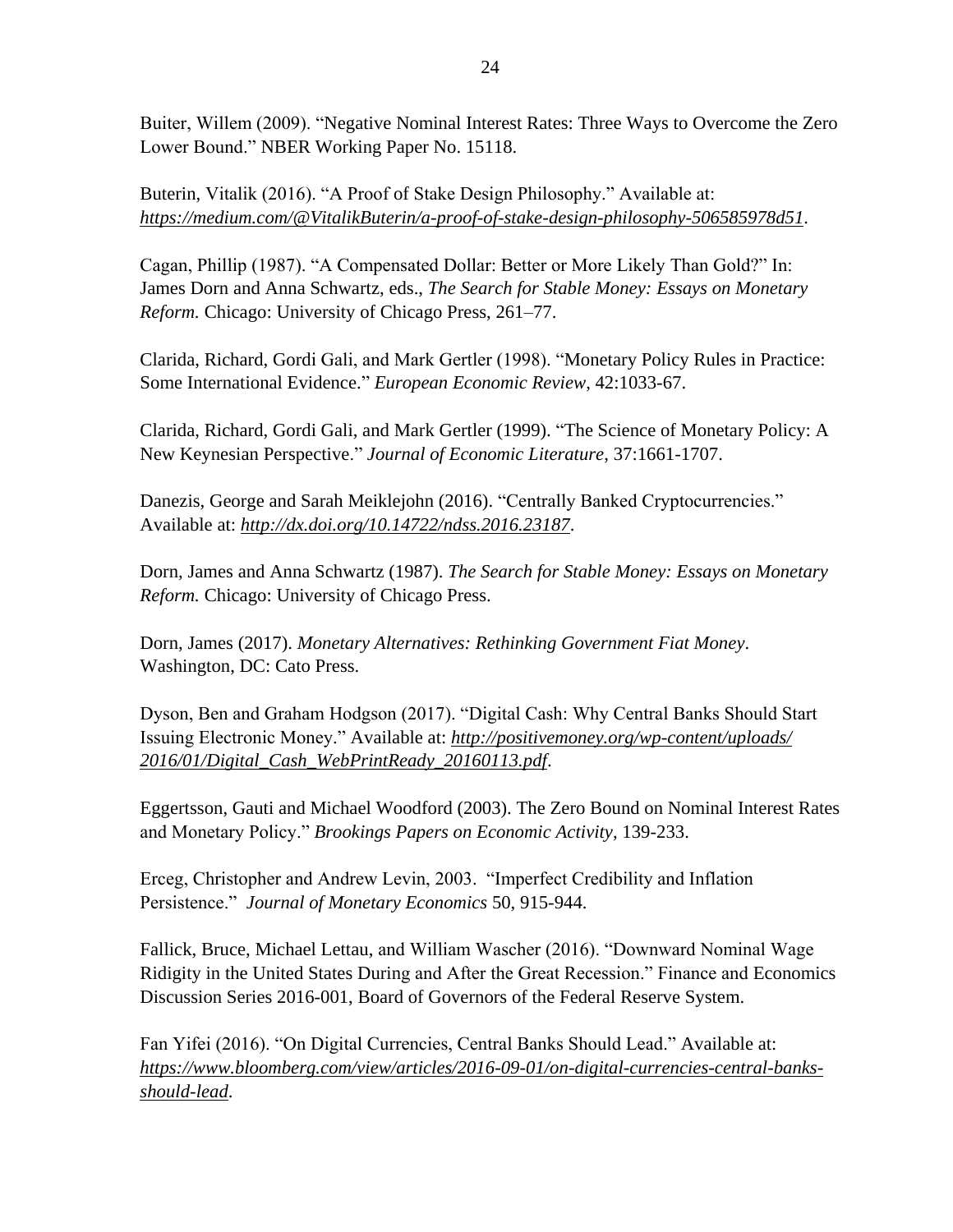Fisher, Irving (1913). "A Compensated Dollar." *Quarterly Journal of Economics,*  27:213–235, 385-397.

Friedman, Milton (1948). "A Monetary and Fiscal Framework for Economic Stability." *American Economic Review,* 38:245-264.

Friedman, Milton (1960). *A Program for Monetary Stability*. New York: Fordham Press. Friedman, Milton (1984). "Financial Futures Markets and Tabular Standards." *Journal of Political Economy*, 92:165-167.

Friedman, Milton and Anna Schwartz (1986). "Has Government Any Role in Money?" In: Anna Schwartz, ed., *Money in Historical Perspective*. Chicago, IL: University of Chicago Press, 289-314.

Fung, Ben and Hanna Halaburda (2016). "Central Bank Digital Currencies: A Framework for Assessing Why and How." Available at: *[http://www.bankofcanada.ca/2016/11/staff](http://www.bankofcanada.ca/2016/11/staff-discussion-paper-2016-22/)[discussion-paper-2016-22/.](http://www.bankofcanada.ca/2016/11/staff-discussion-paper-2016-22/)*

Goodfriend, Marvin (2000). "Overcoming the Zero Bound on Interest Rate Policy." *Journal of Money, Credit, and Banking,* 32:1007-1035.

Goodfriend, Marvin (2016). "The Case for Unencumbering Interest Rate Policy at the Zero Lower Bound." *Economic Review*, Federal Reserve Bank of Kansas City.

Greenlees, John and Robert McClelland (2011). "New Evidence on Outlet Substitution Effects in Consumer Price Index Data." Review of Economics and Statistics, 93:632-646.

Greenspan, Alan (2004). Risk and Uncertainty in Monetary Policy." Available at: *[https://www.federalreserve.gov/BoardDocs/speeches/2004/20040103/default.htm.](https://www.federalreserve.gov/BoardDocs/speeches/2004/20040103/default.htm)*

Greenwood, Jeremy, Samuel Hanson, Joshua Rudolph, and Lawrence Summers (2014). "Government Debt Management at the Zero Lower Bound." Available at: *[https://www.](https://www.brookings.edu/wp-content/uploads/2016/06/30_government_debt_management_zlb.pdf) [brookings.edu/wp-content/uploads/2016/06/30\\_government\\_debt\\_management\\_zlb.pdf.](https://www.brookings.edu/wp-content/uploads/2016/06/30_government_debt_management_zlb.pdf)* 

Gürkaynak, Refet, Andrew Levin, and Eric Swanson (2010). "Does Inflation Targeting Anchor Long-Run Inflation Expectations? Evidence from Long-Term Bond Yields in the U.S., U.K., and Sweden" *Journal of the European Economic Association*, 8:1208-1242.

Hall, Robert (1982). "Explorations in the Gold Standard and Related Policies for Stabilizing the Dollar." In: Robert Hall, ed., *Inflation: Causes and Effects*. Chicago, IL: University of Chicago Press, 111-122.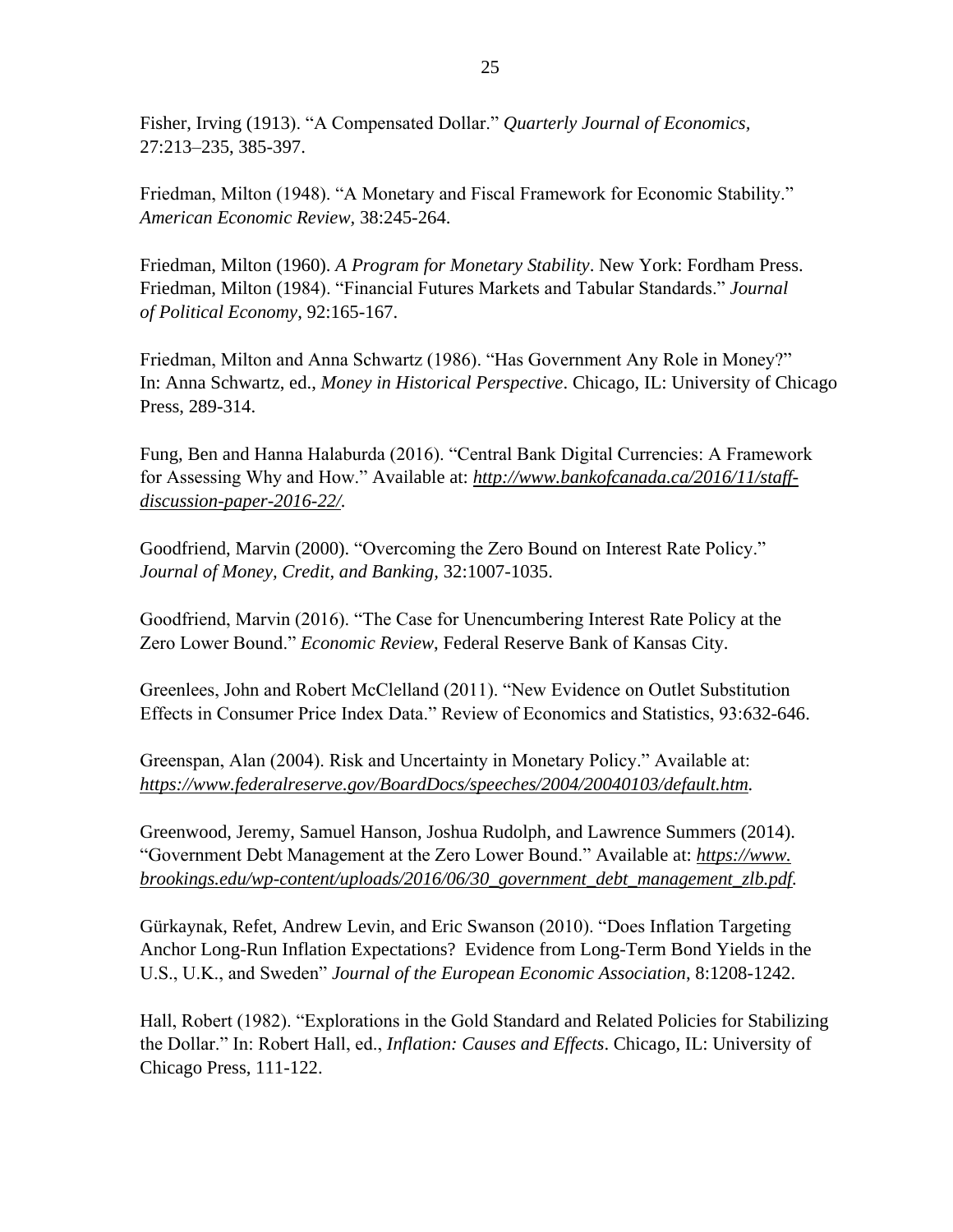Hall, Robert (1985). "Monetary Strategy with an Elastic Price Standard." In: *Price Stability and Public Policy.* Kansas City, MO: Federal Reserve Bank of Kansas City, 137-159.

Hall, Robert and N. Gregory Mankiw (1994). "Nominal Income Targeting." In: N. Gregory Mankiw, ed., *Monetary Policy*. Chicago, IL: University of Chicago Press, 79-94.

Handbury, Jessie, Tsutomu Watanabe, and David Weinstein (2013). "How Much Do Official Price Indexes Tell Us About Inflation?" NBER Working Paper 19504.

Hayek, Frederick (1978). *Denationalisation of Money—The Argument Refined: An Analysis of the Theory and Practice of Concurrent Currencies (2nd edition).* London: Institute of Economic Affairs.

Hayes, Adam (2016). "Decentralized Banking: Monetary Technocracy in the Digital Age." In: Paolo Tasca, Tomaso Aste, Loriana Pelizzon, and Nicolas Peronyal, eds., *Banking Beyond Banks and Money: A Guide to Banking Services in the 21st Century*. Switzerland: Springer International Press, 121-131.

He, Dong, Ross Leckow, Vikram Haksar, Tommaso Mancini, Nigel Jenkinson, Mikari Kashima, Tanai Khiaonarong, Celine Rochon, and Hervé Tourpe (2017). "Fintech and Financial Services : Initial Considerations." International Monetary Fund Staff Discussion Note 17/05.

Jevons, William (1875). "A Tabular Standard of Value." In: *Money and the Mechanism of Exchange*, Chapter 25. Available at: *[http://econlib.org/YPDBooks/Jevons/jvnMME25.html.](http://www.econlib.org/YPDBooks/Jevons/jvnMME25.html)*

Johnson, David, Stephen Reed, and Kenneth Stewart (2006). "Price Measurement in the United States: A Decade after the Boskin Report." Available at: *[https://blsmon1.bls.gov/](https://blsmon1.bls.gov/opub/mlr/2006/05/art2abs.htm) [opub/mlr/2006/05/art2abs.htm.](https://blsmon1.bls.gov/opub/mlr/2006/05/art2abs.htm)*

Ketterer, Juan Antonio and Gabriela Andrade (2016). "Digital Central Bank Money and the Unbundling of the Bank Function." Inter-American Development Bank Discussion Paper 449.

King, Mervyn (1999). "Challenges for Monetary Policy: New and Old." Available at: *<https://www.kansascityfed.org/publicat/sympos/1999/s99king.pdf>*.

Koning, John (2014). "Fedcoin." Available at: *[http://jpkoning.blogspot.com/2014/10/](http://jpkoning.blogspot.com/2014/10/fedcoin.html) [fedcoin.html](http://jpkoning.blogspot.com/2014/10/fedcoin.html)*.

Kuroda, Sachiko and Isamu Yamamato (2014). "Is Downward Wage Flexibility the Primary Factor of Japan's Prolonged Deflation?" *Asian Economic Policy Review*, 9:143-158.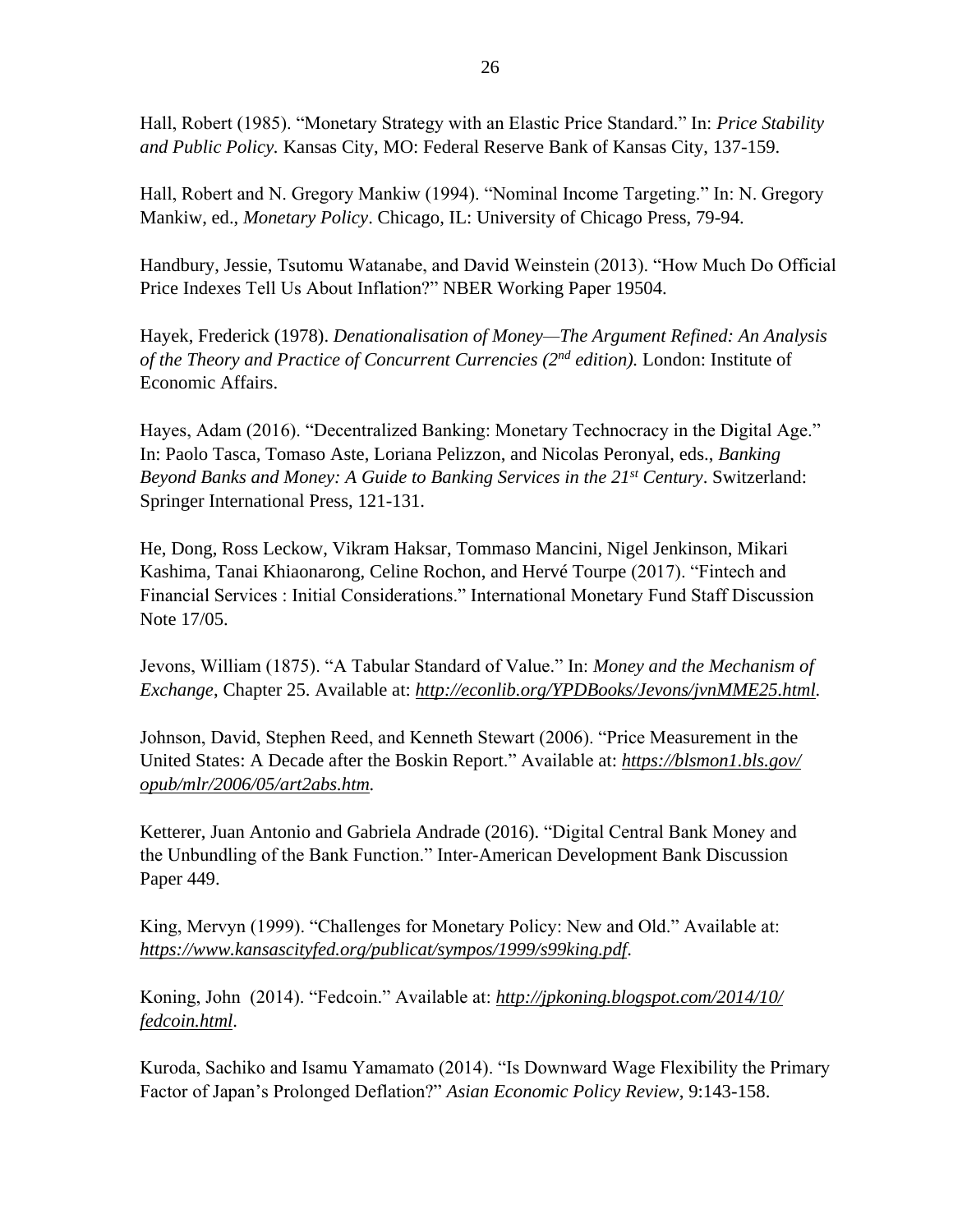Levin, Andrew, Volker Wieland, and John Williams (1999). "The Robustness of Simple Monetary Policy Rules under Model Uncertainty." In: John Taylor, ed., *Monetary Policy Rules*. Chicago, IL: University of Chicago Press.

Levin, Andrew, Volker Wieland, and John Williams (2003). "Performance of Forecast-Based Monetary Policy Rules under Model Uncertainty." *American Economic Review,* 93:622-645.

Levin, Andrew, Fabio Natalucci, and Jeremy Piger (2004). "The Macroeconomic Effects of Inflation Targeting." *Federal Reserve Bank of St. Louis Economic Review,*86:51-80.

Levin, Andrew, Alexei Onatski, Noah Williams, and John Williams (2006). "Monetary Policy under Uncertainty in Micro-Founded Macroeconometric Models." In: Mark Gertler and Kenneth Rogoff, eds., *NBER Macroeconomics Annual 2005*. Cambridge, MA: MIT Press.

Levin, Andrew and John Taylor (2013). ["Falling Behind the Curve: A Positive Analysis of](http://ideas.repec.org/p/nbr/nberwo/15630.html)  [Stop-Start Monetary Policies and the Great Inflation.](http://ideas.repec.org/p/nbr/nberwo/15630.html)" In: Michael Bordo and Athanasios Orphanides, eds., *The Great Inflation: The Rebirth of Modern Central Banking*. Chicago, IL: University of Chicago Press.

Levin, Andrew (2014). "The Design and Communication of Systematic Monetary Policy Strategies." *Journal of Economic Dynamics and Control*, 49:52-69.

Marshall, Alfred (1887). "Remedies for Fluctuations of General Prices." *The Contemporary Review*, 51:355-375.

McCallum, Bennett (1985). "Bank Deregulation, Accounting Systems of Exchange, and the Unit of Account: A Critical Review," *Carnegie-Rochester Conference Series on Public Policy,* 23:13–46.

McCallum, Bennett (1996). "Inflation Targeting in Canada, New Zealand, Sweden, the United Kingdom, and in General." *NBER Working Paper* 5579.

McCallum, Bennett (2015). "The Bitcoin Revolution." *Cato Journal*, 35:347-356.

Meltzer, Allan (2002). *A History of the Federal Reserve, Volume 1, 1913-1951*. Chicago, IL: University of Chicago Press.

Mersch, Yves (2017). "Digital Base Money: An Assessment from the ECB's Perspective." Available at: *<https://www.ecb.europa.eu/press/key/date/2017/html/sp170116.en.html>*.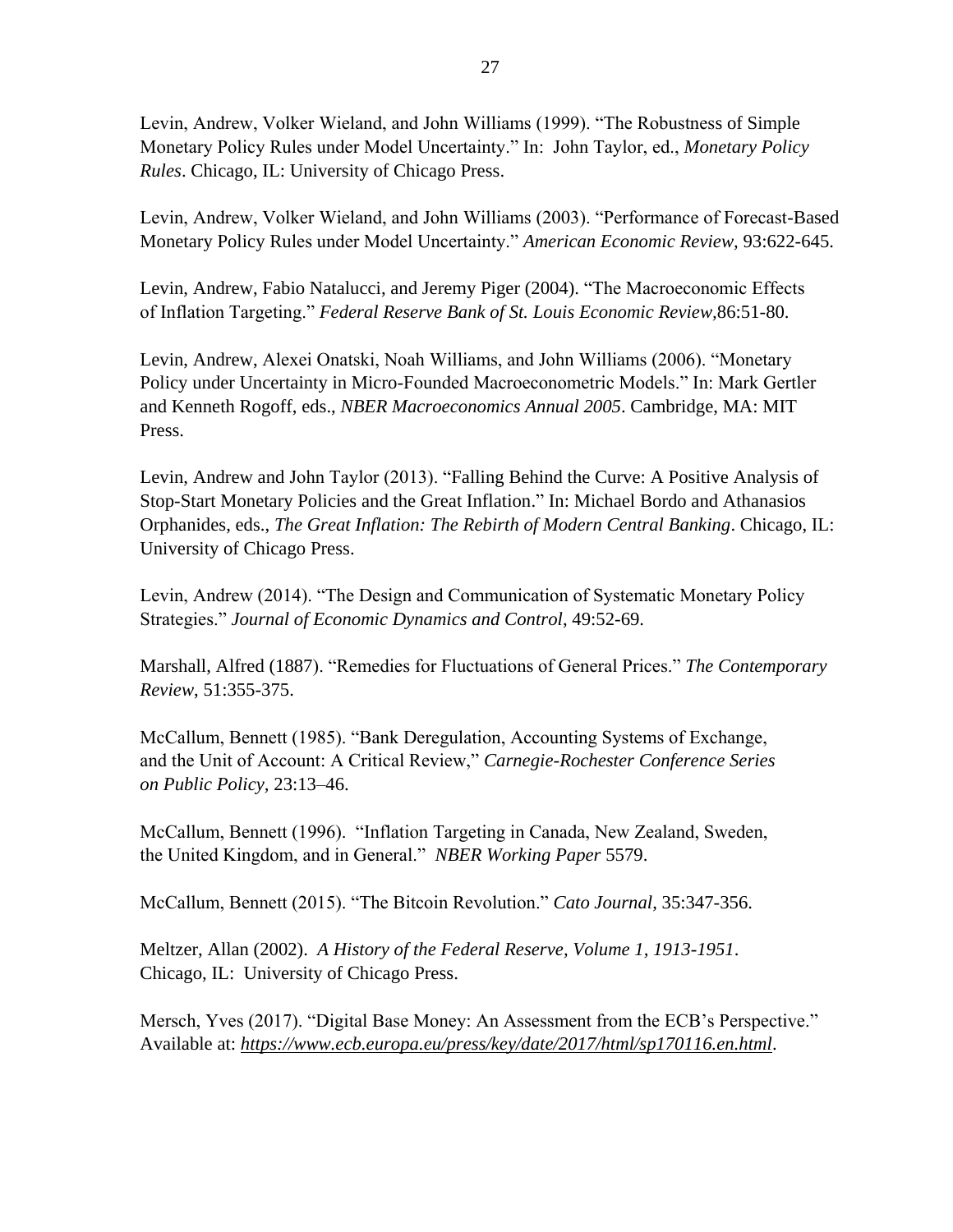Motamedi, Sina (2014). "Will Bitcoins Ever Become Money? A Path to Decentralized Central Banking." Available at: *[http://tannutuva.org/blog/2014/7/21/will-bitcoins-ever](http://tannutuva.org/blog/2014/7/21/will-bitcoins-ever-become-money-a-path-to-decentralized-central-banking)[become-money-a-path-to-decentralized-central-banking](http://tannutuva.org/blog/2014/7/21/will-bitcoins-ever-become-money-a-path-to-decentralized-central-banking)*.

Nicolaisen, Jon (2017). "What Should the Future Form of Our Money Be?" Available at: *[http://www.norges-bank.no/en/published/speeches/2017/2017-04-25-dnva/.](http://www.norges-bank.no/en/published/speeches/2017/2017-04-25-dnva/)* 

Patinkin (1993). "Irving Fisher and His Compensated Dollar Plan." *Economic Quarterly,*  Federal Reserve Bank of Richmond , 79:1-34.

Pfister, Christian and Natacha Valla (2017). "New Normal or New Orthodoxy: Elements of a New Central Banking Framework." Manuscript, Banque de France.

Powell, Jerome (2017). "Innovation, Technology, and the Payments System." Available at: *<https://www.federalreserve.gov/newsevents/speech/powell20170303a.htm>*.

Raskin, Max and David Raskin (2016a). "Digital Currencies, Decentralized Ledgers, and the Future of Central Banking." *NBER Working Paper* 22238.

Raskin, Max and David Raskin (2016b). "Preparing for a World Without Cash." Available at: *<https://www.wsj.com/articles/preparing-for-a-world-without-cash-1470353068>*.

Rogoff, Kenneth (2016). *The Curse of Cash*. Princeton, NJ: Princeton University Press.

Schumpeter, Joseph (1954). *History of Economic Analysis*. London: Allen & Unwin Ltd.

Scorer, Simon (2017). "Central Bank Digital Currency: DLT or not DLT? That is the Question." Available at: *[https://bankunderground.co.uk/2017/06/05/central-bank-digital](https://bankunderground.co.uk/2017/06/05/central-bank-digital-currency-dlt-or-not-dlt-that-is-the-question/)[currency-dlt-or-not-dlt-that-is-the-question/](https://bankunderground.co.uk/2017/06/05/central-bank-digital-currency-dlt-or-not-dlt-that-is-the-question/)*.

Segendorf, Björn and Anna-Lena Wretman (2015). "The Swedish Payment Market in Transformation." *Sveriges Riksbank Economic Review* 3:48-68.

Selgin, George (2008). "Milton Friedman and the Case Against Currency Monopoly." *Cato Journal*, 28:287-302.

Simons, Henry (1936). "Rules vs. Authorities in Monetary Policy." *Journal of Political Economy*, 44:1-30.

Skingsley, Cecilia (2016). "Should the Riksbank Issue e-Krona?" Available at: *[http://www.riksbank.se/en/Press-and-published/Speeches/2016/Skingsley-Should-the-](http://www.riksbank.se/en/Press-and-published/Speeches/2016/Skingsley-Should-the-Riksbank-issue-e-krona/)[Riksbank-issue-e-krona/.](http://www.riksbank.se/en/Press-and-published/Speeches/2016/Skingsley-Should-the-Riksbank-issue-e-krona/)*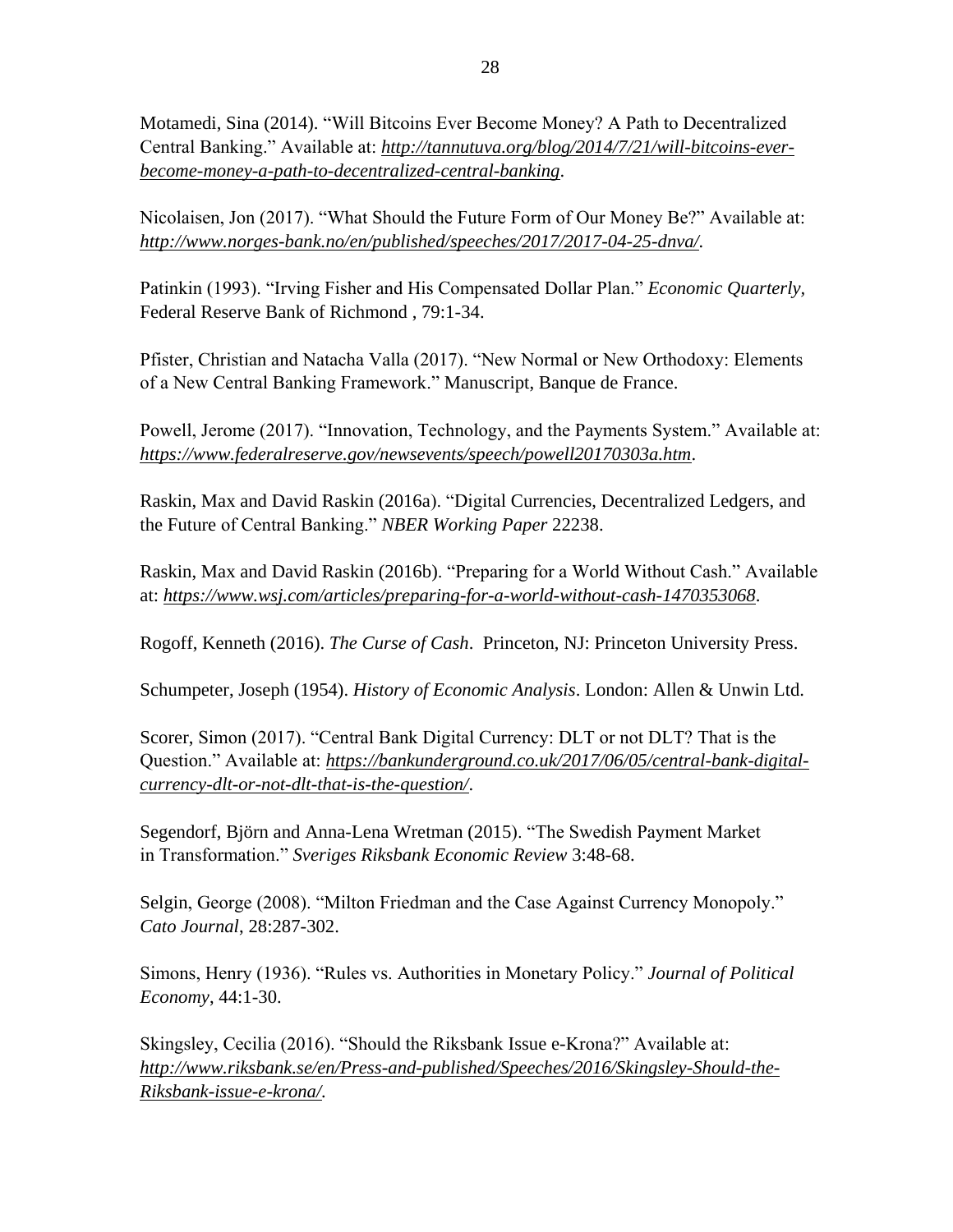Smith, Adam (1776). *The Wealth of Nations*.

Sumner, Scott (2011). "Retargeting the Fed." *National Affairs*, 79-96.

Svensson, Lars (1999a). "How Should Monetary Policy Be Conducted in an Era of Price Stability?" Available at: *[https://www.kansascityfed.org/publicat/sympos/1999/S99sven.pdf.](https://www.kansascityfed.org/publicat/sympos/1999/S99sven.pdf)*

Svensson, Lars (1999b). "Price Level Targeting vs. Inflation Targeting: A Free Lunch?" *Journal of Money, Credit & Banking* 31:277-295.

Svensson, Lars, and Michael Woodford (2003). "Implementing Optimal Policy Through Inflation-Forecast Targeting." In: *The Inflation Targeting Debate*, Ben S. Bernanke and Michael Woodford, eds. Chicago, IL: University of Chicago Press.

Taylor, John (1985). "What would Nominal GDP Targeting do to the Business Cycle?" *Carnegie-Rochester Conference Series on Public Policy,* 22:61-84.

Taylor, John (1993). "Discretion versus Policy Rules in Practice." *Carnegie-Rochester Conference Series on Public Policy,* 39:195-214.

Taylor, John (1999). "An Historical Analysis of Monetary Policy Rules," in John Taylor, ed., *Monetary Policy Rules*. Chicago, IL: University of Chicago Press.

Tobin, James (1987). "The Case for Preserving Regulatory Distinctions." *Proceedings*, Federal Reserve Bank of Kansas City, 167-183.

Warsh, Kevin (2017). "The Battle of Ideas." Available at: *[http://hoover.org/sites/default/](http://hoover.org/sites/‌default/files/research/docs/hoover_monetary_policy_conference_2017_final_for_distribution.pdf) [files/research/docs/hoover\\_monetary\\_policy\\_conference\\_2017\\_final\\_for\\_distribution.pdf](http://hoover.org/sites/‌default/files/research/docs/hoover_monetary_policy_conference_2017_final_for_distribution.pdf)*.

Watson, Alan (2010). *The Digest of Justinian:Volume 2*. University of Pennsylvania Press.

Weber, Warren (2016). "A Bitcoin Standard: Lessons from the Gold Standard." Bank of Canada Staff Working Paper 2016-14, March.

Wheatley, Alan (2017). "Cash is Dead, Long Live Cash." *Finance & Development* 54:32-35. Available at: *<http://www.imf.org/external/pubs/ft/fandd/2017/06/pdf/wheatley.pdf>*.

Wicksell, Knut (1898). *Interest and Prices: A Study of the Causes Regulating the Value of Money.* Jena, Sweden: Gustav Fischer Press.